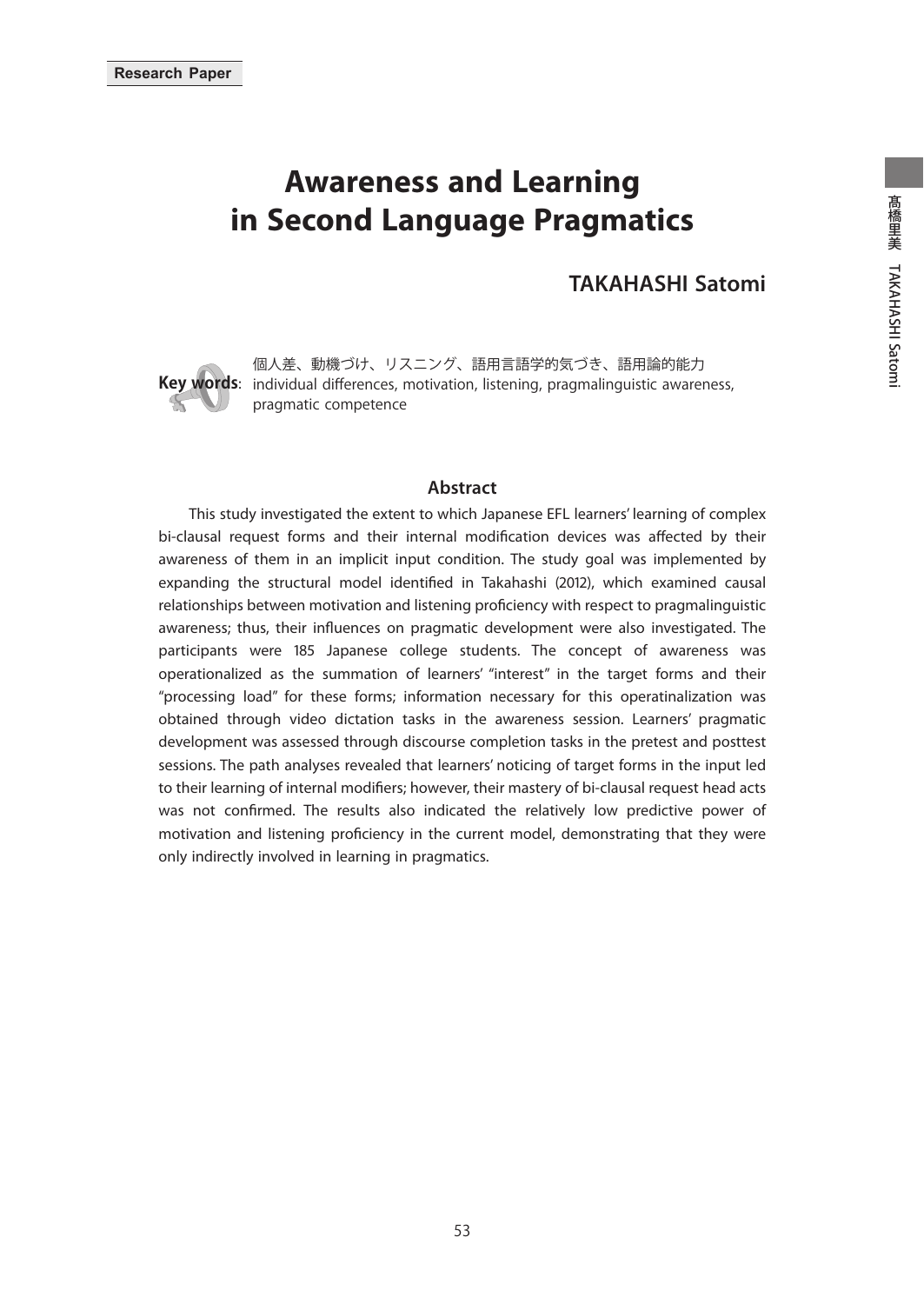## **1. Introduction**

 Pragmatic intervention research undertaken within the past three decades has provided significant insights into the role of input in learning various pragmatic features of a second language (L2) (see Jeon & Kaya, 2006; Takahashi, 2010). The majority of such findings demonstrated that learners develop their L2 pragmatic competence maximally when they are given metapragmatic information on target features, thereby verifying the significance of explicit or deductive teaching (Liddicoat & Crozet, 2001; Martínez-Flor & Fukuya, 2005; Takahashi, 2001; Takimoto, 2009; Trosborg & Shaw, 2008; see also Martínez-Flor & Usó-Juan, 2010a, 2010b). However, some studies suggested that learners with particular individual differences (ID) dispositions may be able to enhance their pragmatic competence without metapragmatic information; they might notice the target pragmatic features in the input on their own and acquire knowledge of them inductively (Takahashi, 2001). As the first step toward exploring this possibility, Takahashi (2005, 2012) examined the effects of ID factors on pragmalinguistic awareness.

Takahashi's (2005) investigation of the relationships among motivation, proficiency, and the awareness of six pragmalinguistic features found that only intrinsic motivation was significantly associated with awareness of two of the three bi-clausal request forms. Takahashi (2012) improved the research design of Takahashi (2005) and used structural equation modeling (SEM) to examine causal relationships between motivation and listening proficiency with respect to learners' awareness of the target bi-clausal request forms under implicit intervention. The results revealed that learners' listening proficiency and one of the motivation factors were directly involved in their awareness, with the scheme of motivation affecting listening proficiency. Despite their insightful findings, however, Takahashi's two studies failed to further explore the link between awareness and learning in L2 pragmatics. This study investigates this link by expanding the final structural model of Takahashi (2012). Specifically, the primary objective of this study is to examine causal relationships between Japanese English as a foreign language (EFL) learners' awareness of pragmalinguistic features and their learning of them, with motivation and listening proficiency as the causal factors for awareness. In this expanded model, the role of these ID factors is also reexamined.

## **2. Background**

### **2. 1. Individual Differences and Pragmalinguistic Awareness: Takahashi (2012)**

As the present study expands on Takahashi (2012), first, this section reviews the 2012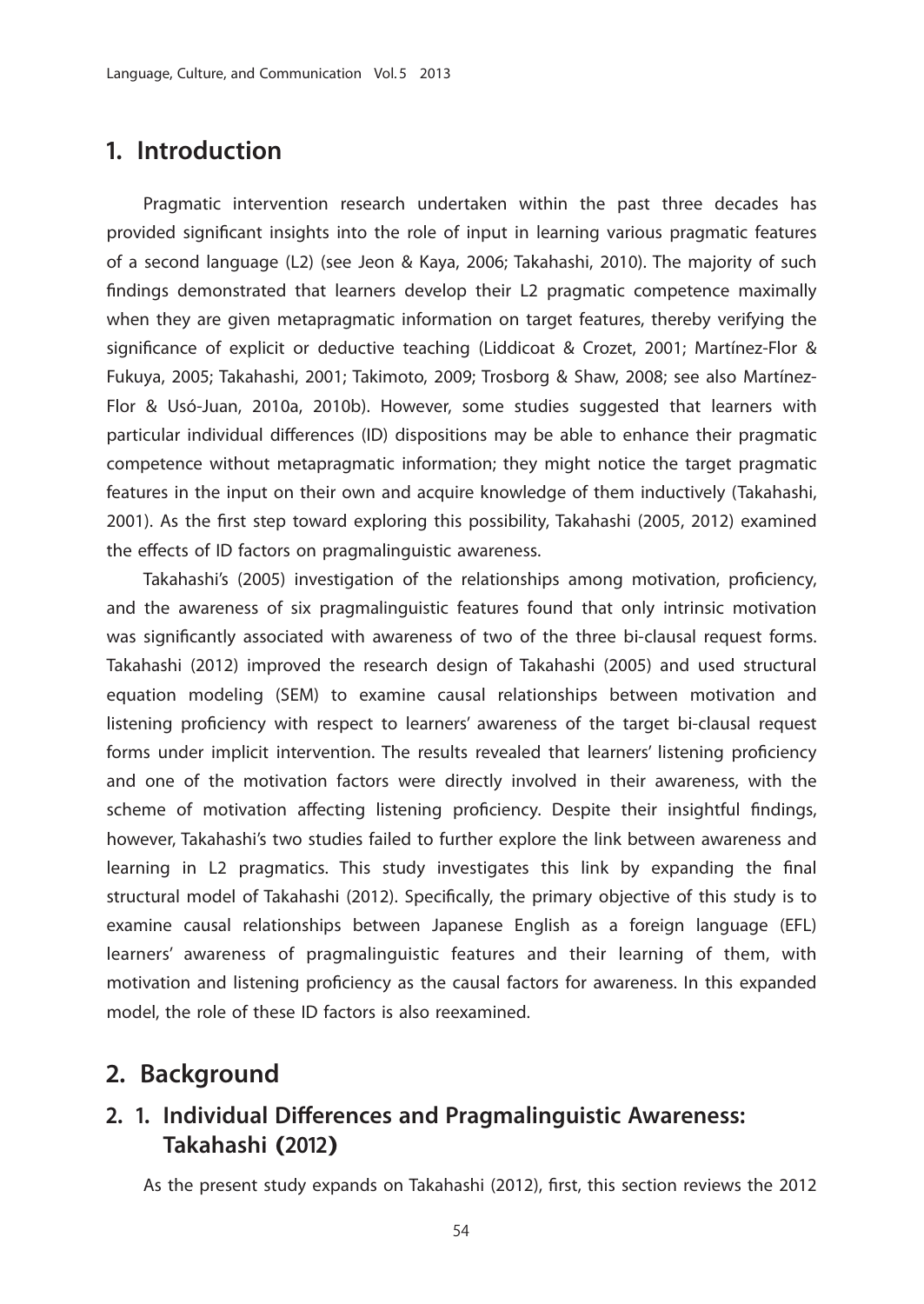study. As mentioned, Takahashi (2012) examined causal relationships between two ID variables—motivation and listening proficiency—with respect to pragmalinguistic awareness. To achieve this goal, three hypothesized structural models were examined in the framework of SEM. In the first model, paths were directly delineated from each of the two ID variables to awareness. In the second model, paths were drawn from the ID variables to awareness, with listening proficiency affecting each of the motivation factors. The third model featured paths delineated from the ID variables to awareness, with motivation explaining listening proficiency.

 The target forms were complex bi-clausal request forms such as "I was wondering if you could VP" (a mitigated-preparatory statement) or "Is it possible to VP/Do you think you could VP?" (a mitigated preparatory question), which were to be used in relatively imposing situations. Past research has demonstrated that Japanese EFL learners do not completely acquire these complex forms; they prefer to employ mono-clausal request forms such as "Could/Would you (please) VP?" in comparable situations (Takahashi, 1995, 1996, 2001).

 The concept of awareness was operationalized as the summation of "interest in the attentional targets" and "processing load for the targets." The "processing load" was materialized with the dictation scores by adopting a dictation method in the awareness session. This operational definition thus allowed us to assess learners' awareness during the ongoing input processing, rather than through post-exposure measures.

 A total of 104 Japanese college students participated in the awareness session. They were required to be engaged in the video dictation (VD) tasks, which took the form of noticing-the-gap activities. Specifically, they watched request role-plays performed by native speakers (NSs) of English, who used the target bi-clausal forms. Subsequently, they performed dictation of expressions that they found interesting but that were beyond their current command of English. Their awareness of the target forms was assessed based on the above-mentioned operational definition of awareness.

 An exploratory factor analysis with promax oblique rotation was performed on the data from the motivation measures, yielding a four-factor solution. The motivation subscale scores, listening proficiency scores (obtained from the Secondary Level English Proficiency Test (SLEP)), and awareness scores were used to examine the above-mentioned three hypothesized models with AMOS 18. The goodness-of-fi t indices demonstrated that Model 3 best accounted for the causal relationships between the variables concerned. This final structural model is illustrated in Figure 1.

 Specifically, learners who were interested in improving their L2 through real communicative interaction ("Communicative Interaction") showed higher listening proficiency, and those with higher listening proficiency were more likely to notice the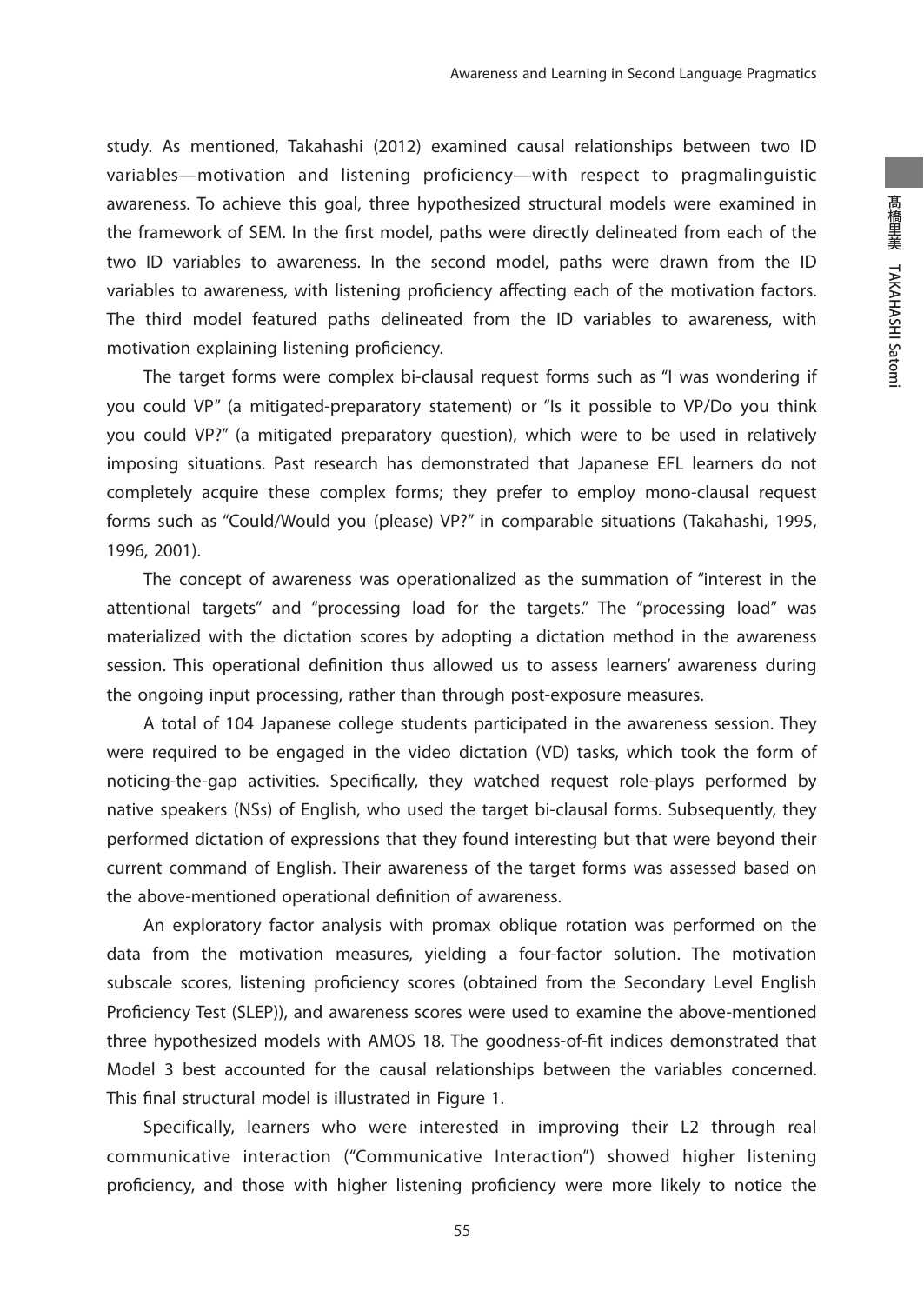

Note: \*  $p < .05$ ; \*\*  $p < .01$ ; \*\*\*  $p < .001$ . CMIN = 5.874 ,  $p = .752$ ; GFI = .981; AGFI = .957; CFI = 1.000;  $RMSEA = .000; AIC = 29.874$ 

**Figure 1. Final structural model (Model 3) with standardized estimates. The error**  variances are not indicated. Only the significant paths are indicated.

target request forms. Furthermore, class-oriented learners who attempted to improve their L2 through classroom activities ("Class Enjoyment") were also likely to achieve pragmalinguistic awareness. Thoroughly examining the direct and indirect effects of these ID factors on awareness overall demonstrated that learners' listening proficiency was the most influential factor in explaining their awareness of the target bi-clausal forms. Takahashi's study thus substantiated the causal attributions of pragmalinguistic awareness. The next step in this line of research should be an inquiry into the effect of pragmalinguistic awareness on learning in pragmatics, with a simultaneous exploration of the effects of motivation and listening proficiency as awareness attributions.

### **2. 2. Awareness and Learning in Pragmatics**

 Schmidt's (1990, 1993, 1995, 2001) noticing hypothesis claims that learners must notice L2 features in the input for subsequent development to occur in the L2, emphasizing that noticing is the "necessary and sufficient condition for converting input into intake" (1990, p. 129). Schmidt later slightly changed his stance by stressing the facilitative role of noticing: "more noticing leads to more learning" (1994, p. 18) (see also Schmidt, 2001; see Robinson, 1995, 2003 for an overview). However, he maintained the concept of "conscious noticing or awareness" in L2 learning as the theoretical tenet of his hypothesis, by excluding the possibility of subconscious noticing (Simard & Wong, 2001; cf. Tomlin & Villa, 1994).

Pragmatic intervention studies have successfully identified the significant role of conscious noticing or awareness in L2 pragmatics, thereby lending support to the noticing hypothesis. For example, Takahashi (2001) investigated the effects of differential degrees of input enhancement on Japanese EFL learners' learning of bi-clausal request forms. Four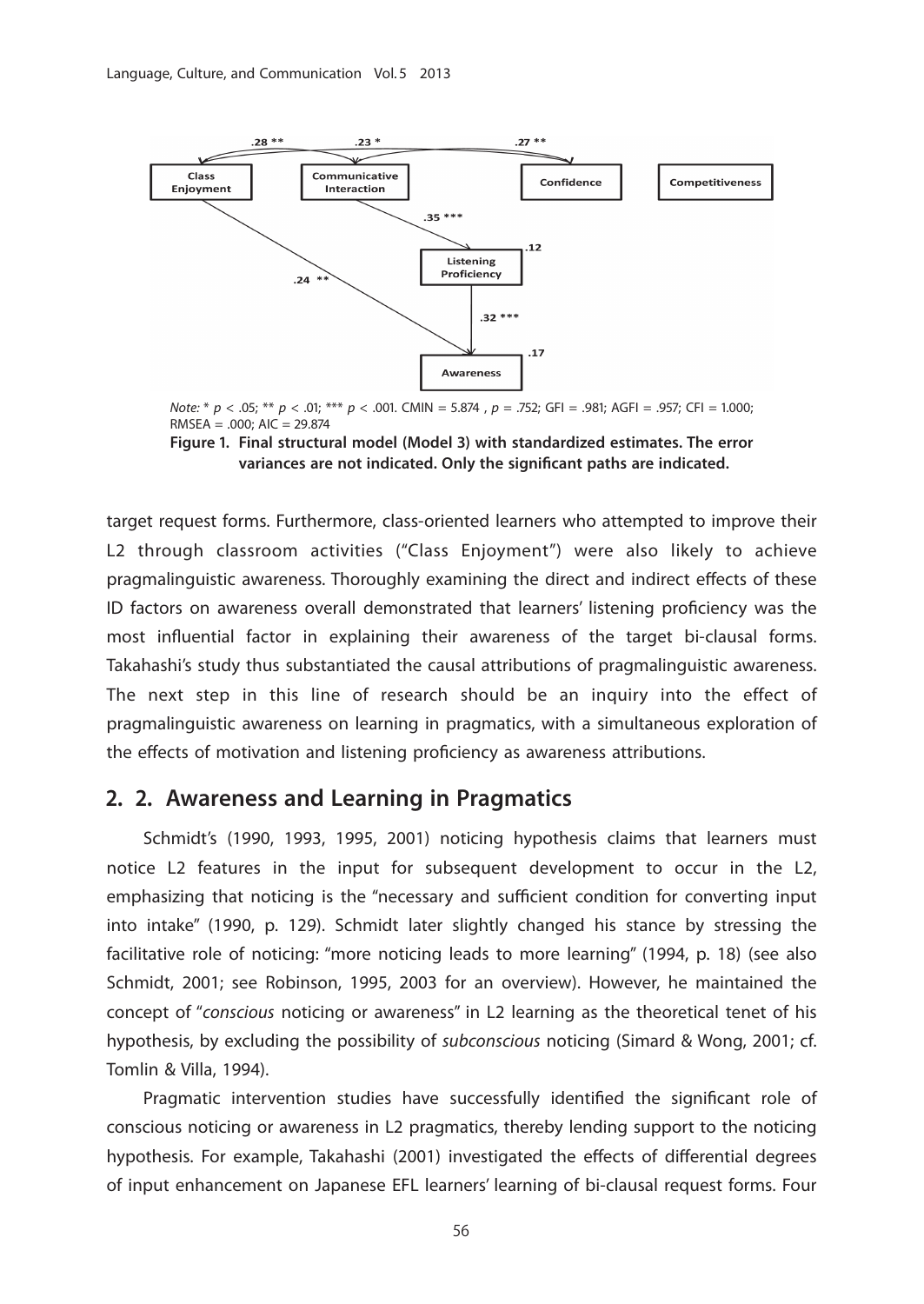input conditions were set up. One is the explicit teaching condition, in which pragmatic rules for target forms are deductively taught to learners; the remaining three are implicit input conditions, in which learners are not provided metapragmatic information. Takahashi found that learners who received explicit teaching surpassed those under the implicit interventions in learning bi-clausal request forms; in fact, learners under one of the implicit input conditions were more likely to notice discourse markers ("you know," "well") in the input than the target forms. This demonstrates that the degree of conscious awareness is a crucial determinant in developing L2 pragmatic competence, and pragmalinguistic development may be relatively difficult in implicit input conditions.

On the other hand, some previous studies in L2 pragmatics have identified cases in which implicit intervention yielded similar degrees of effectiveness to explicit intervention with respect to learning certain pragmalinguistic features in L2 (Martínez-Flor, 2006; Takimoto, 2006a, 2006b, 2009). Takahashi (2001) also reported that a limited number of learners in her implicit conditions noticed target bi-clausal forms and supplied them in the posttest. This suggests that learners can have a conscious awareness of target pragmatic features even when the input is implicitly provided, leading them to learn these features eventually.

In view of these previous findings, an effort should be made to explore more systematically the extent to which awareness under implicit intervention results in pragmatic learning; the level of awareness of target forms in this particular input condition may or may not be sufficient for learners to acquire these forms. This study aims for such an exploration in the framework of SEM, thereby empirically validating the causal relationship between awareness and learning in L2 pragmatics.

# **3. Research Questions**

This study addresses the following two research questions:

 (1) To what extent can Japanese EFL learners learn to use complex bi-clausal request forms and their related elements as a result of their noticing them in an implicit input condition?

 $(2)$  How and to what extent do learners' motivation and listening proficiency affect their learning of bi-clausal request forms and their related elements as functions of awareness attributions?

 Technically, the "request forms" are described as "request head acts," minimal core units for request realization in the request sequence. The "related elements" refer to internal modification devices, which are constituents of the request head acts for the purpose of internally mitigating the requestive imposition with phrasal and syntactic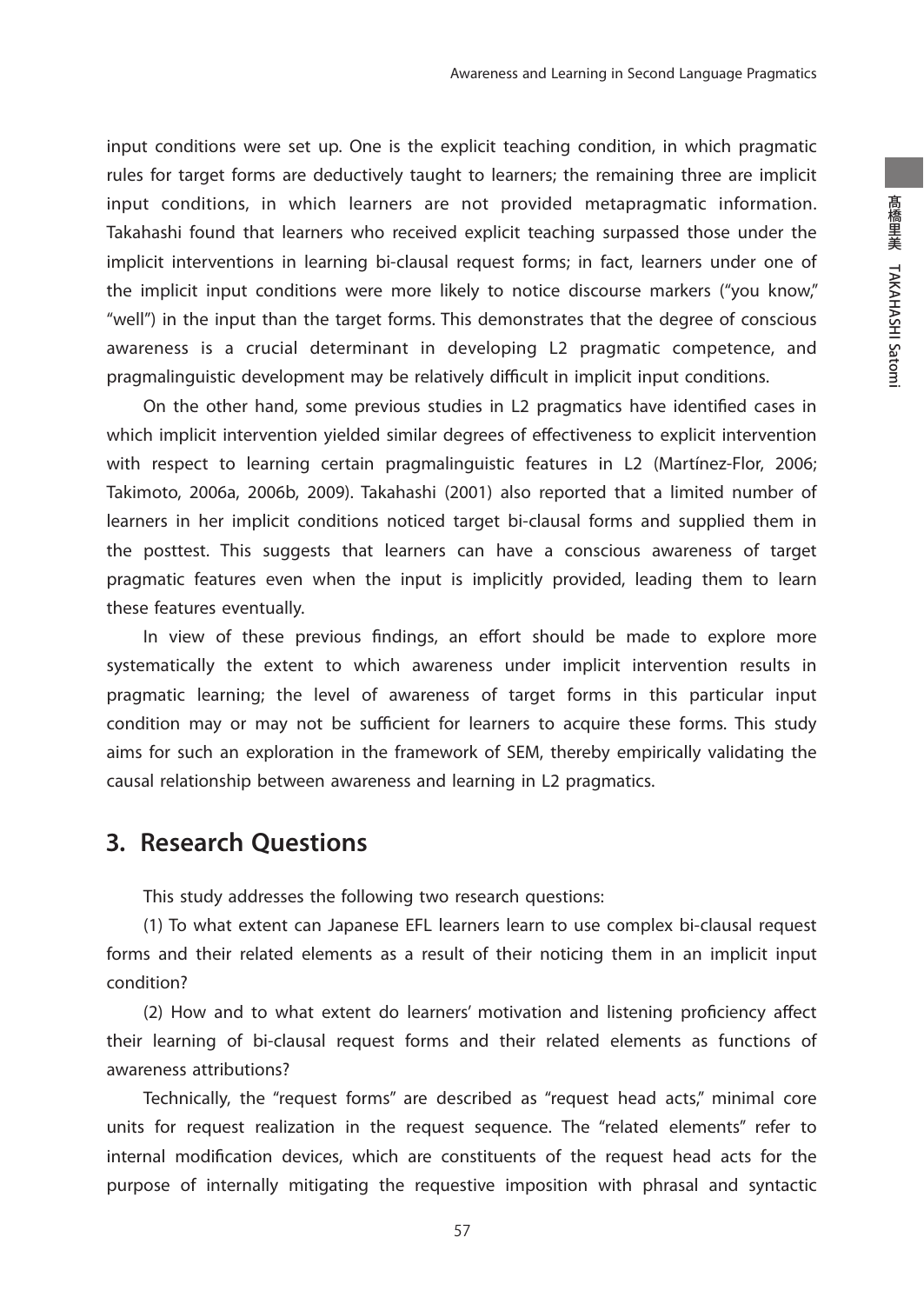choices (Blum-Kulka, House, & Kasper, 1989). Learners' attention to request forms implies that these internal modifiers are also in their attentional allocation. It is possible that some learners prefer to use only mono-clausal request forms but include such internal modifiers as a result of detecting them in the target request forms as the higher-order units. This study thus deals with internal modification devices independently of the head acts as learning outcomes. Furthermore, "learning" is defined here as the use of exact wording of sentence stems and modification devices or their generalizations in new contexts of request realization.

# **4. Design**

 As this study is based on Takahashi (2012), the basic research design adopted (for the awareness session) in the 2012 study is summarized here. Three points should be noted. First, the target forms are complex bi-clausal request forms, as listed in Table 1 for each situation used in the awareness session. Internal modification devices include lexical and phrasal downgraders such as softeners (e.g., "just") and intensifiers (e.g., "really," "at all"), and syntactic downgraders such as progressive aspect, past tense, and subjunctive mood.

 Second, the situations presented in the awareness session are from the pretest discourse completion test (DCT). This allows learners to directly compare their own request forms supplied in the DCT with the target forms produced by NSs of English in the VD role-plays (noticing-the-gap activities) (Izumi, 2002; Takahashi, 2010).

| <b>Situation</b>        | <b>Target Forms</b>                                                                                                                                                                                                                                   |
|-------------------------|-------------------------------------------------------------------------------------------------------------------------------------------------------------------------------------------------------------------------------------------------------|
| Appointment             | Would it be possible to change that appointment to later in the day?<br>(Mitigated-preparatory question)<br>I would really appreciate it if we could change the meeting time.<br>(Mitigated-want statement)                                           |
| Conflicting<br>Schedule | I was wondering if you could let me write a term paper instead of doing the<br>actual exam.<br>(Mitigated-preparatory statement)<br>I was wondering if there is any chance that you'd let me write a term paper.<br>(Mitigated-preparatory statement) |
| <b>Reference Book</b>   | I was wondering if you would let me keep it.<br>(Mitigated-preparatory statement)<br>Would it be at all possible if I could keep it?<br>(Mitigated-preparatory question)                                                                              |
| Recommendation          | I was just wondering if you could write me another letter of recommendation.<br>(Mitigated-preparatory statement)<br>I was just wondering if it would be at all possible if you could write the letter.<br>(Mitigated-preparatory statement)          |

**Table 1. Target request forms for the awareness session**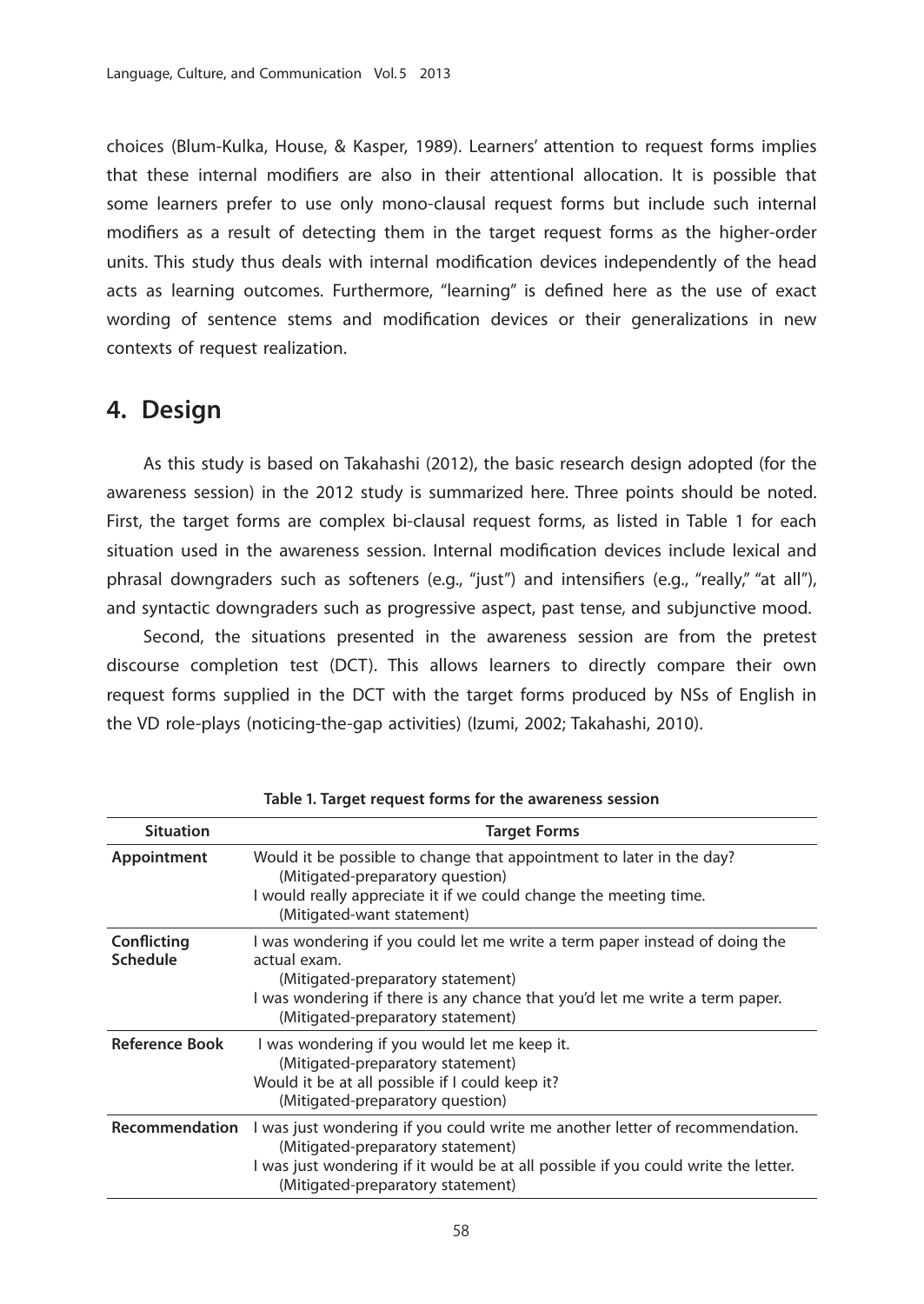Third, following Schmidt (1990, 1993, 1995, 2001), the notion of awareness is defined as "conscious detection of targets and subsequent subjective experience," and this is operationally defined as follows (see the "Background" section for more details):

Awareness = Learners' interest in their attentional targets + Learners' processing load for the targets

 To assess learners' pragmatic development, a pretest-posttest design is adopted, with different but comparable situations prepared for each test. The concept of learning is operationalized as the gain scores obtained by subtracting the scores of the pretest DCT (Pre-DCT) from those of the posttest DCT (Post-DCT). Learning gains are computed for request head acts and internal modifiers, respectively.

Takahashi's (2012) final structural model based on Model 3 (see Figure 1) is expanded for the path analysis in this study. The initial model hypothesizes that learners' awareness of the target request forms leads to their learning of bi-clausal head-act forms and internal modifiers. As the motivation factors "Confidence" and "Competitiveness" were found to explain neither learners' listening proficiency nor their awareness, they are excluded from the current model. The hypothesis testing in this study is, therefore, confirmatory in nature, rather than exploratory.

## **5. Method**

### **5. 1. Participants**

 The study participants were 185 Japanese college students majoring in sociology, humanities, or economics and attending general English classes to meet their first-year language requirements. All were placed at the advanced level of the English curriculum. They were divided into an Experimental Group (N = 154) and Control Group (N = 31). The data of students who were unable to complete the data elicitation tasks were excluded from analysis. In the Experimental Group, task performances by 104 students (mean age  $=$ 18.75;  $SD = 1.094$ ) were examined. In the Control Group, we analyzed the data of 20 students (mean age = 18.80; SD = .696). All the participants had received formal English instruction in Japan for seven to eight years.

### **5. 2. Materials**

#### **5. 2. 1. Pretest and Posttest Measures**

 The development of the pretest/posttest measures was preceded by a preliminary study aimed at selecting four request situations for the Pre-DCT and four for the Post-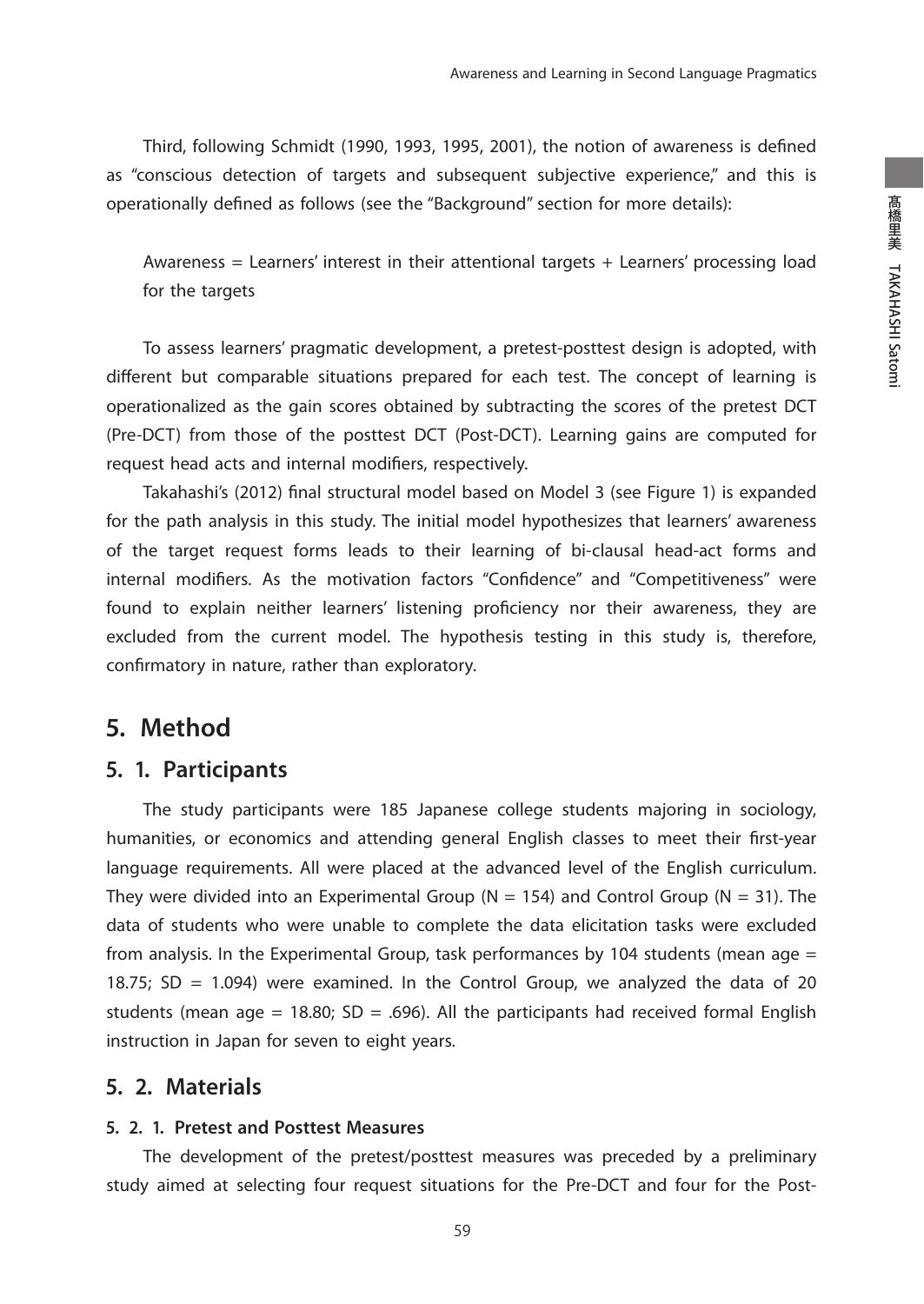DCT. The "Situation Perception Test"  $(a = .85)$  (Takahashi, 1995, 1998) was newly constructed for this study. It contained 12 situations in which a college student (statuslow) made a request to a professor (status-high). For each situation, participants who had similar educational backgrounds to the participants in the main study  $(N = 62)$  evaluated the following four factors on a five-point rating scale: (1) the speaker's right to make the request, (2) the hearer's (perceived) obligation in carrying out the request, (3) the hearer's ability to carry out the request, and (4) the hearer's willingness to carry out the request. The sum of the four rating scores was considered the requestive imposition rate for each situation. A one-way repeated measures ANOVA was performed with the "situation" as an independent variable and the "imposition rates" as a dependent variable ( $\alpha = .05$ ). The post-hoc means comparison revealed each of the following four sets of situations displayed a non-significant difference in terms of requestive imposition: (1) "Appointment" (means = 14.710; SD = 2.882) and "Paper Due" (means = 15.548; SD = 2.832); (2) "Conflicting Schedule" (means = 12.565; SD = 3.092) and "Wrap-up Party" (means = 12.581; SD = 2.621); (3) "Reference Book" (means = 10.597; SD = 3.049) and "Feedback" (means = 12.065; SD = 2.202); and (4) "Recommendation" (means  $=$  9.887; SD  $=$  2.464) and "Make-up Exam" (means  $= 9.936$ ; SD = 2.902). The situation showing the higher degree of imposition in each pair was included in the Post-DCT and the other in the Pre-DCT. Note that these eight situations were all ranked higher on the imposition continuum and, thus, bi-clausal request forms were expected to be the most appropriate realization patterns. In fact, this was subsequently validated in one of the other two preliminary studies; two NSs of English showed a preference for bi-clausal request forms in these eight situations. Moreover, Japanese EFL learners' exclusive use of mono-clausal forms was confirmed in the remaining preliminary study<sup>1)</sup>. Table 2 shows the situations used in the Pre-DCT and Post-DCT, along with their descriptions.

 In the Pre-DCT, two more situations used in Takahashi (2002) were included as practice or filler situations: "Book" situations (Apology), in which a student needs to apologize to her classmate because she has forgotten to bring a book she borrowed, and "Notebook" situations (Refusal), in which a student needs to refuse to lend his lecture notebook to his classmate who wants to borrow it to prepare for the exam. The Pre-DCT began with the "Book" situation as the practice situation and ended with the "Notebook" situation as the filler.

 The DCTs in this study were constructed as "interactive DCTs"; in each situation, the participant was requested to record his/her oral response right after the cue orally provided by the native-English-speaking counterpart who appeared in the video. Specifically, at the beginning of the DCT, detailed written instructions were audio-visually presented, clarifying the role of the participant and the relationship between interlocutors.

60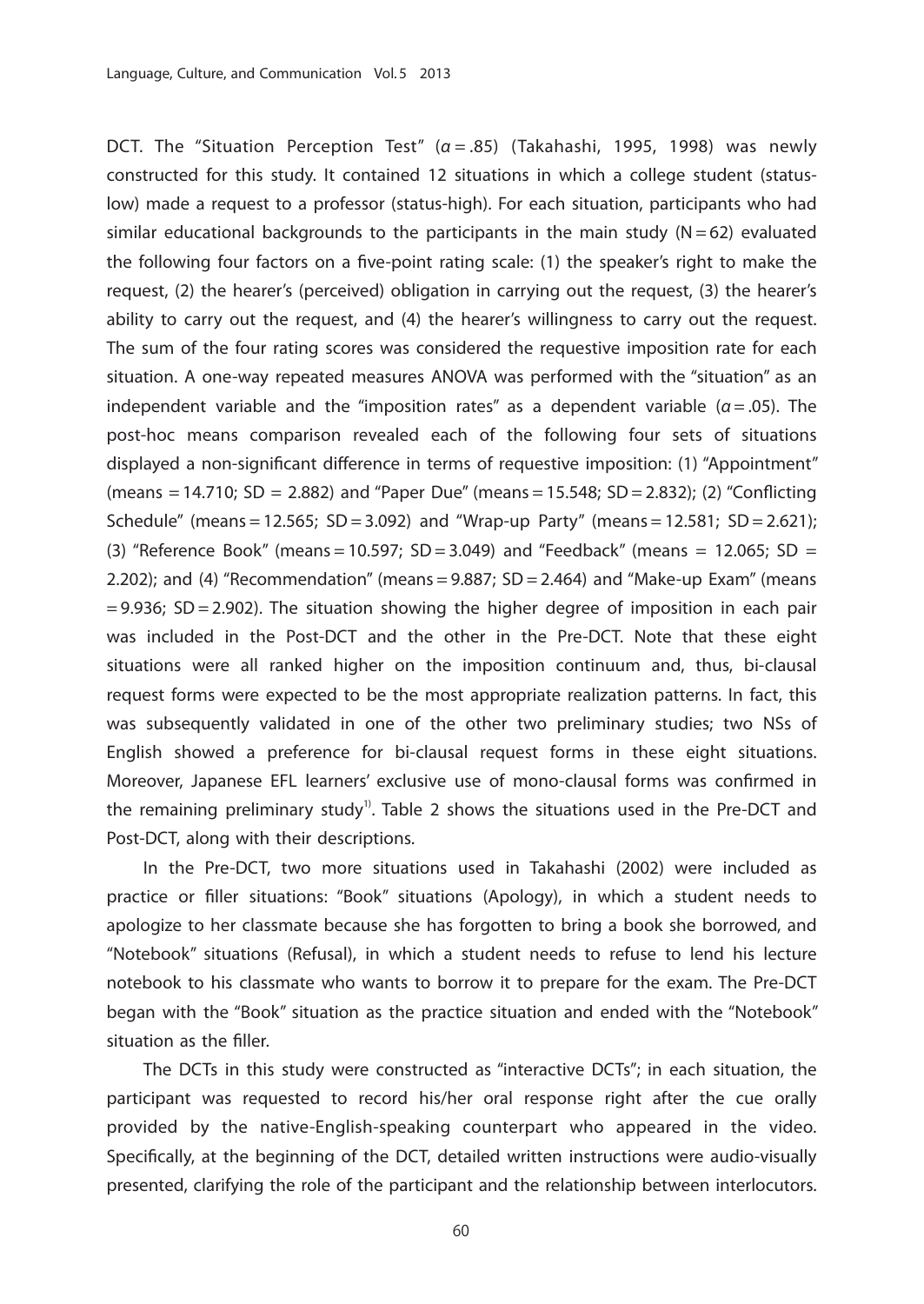| <b>Test</b> | <b>Situation</b>        | <b>Description</b>                                                                                                                                                                                                            |
|-------------|-------------------------|-------------------------------------------------------------------------------------------------------------------------------------------------------------------------------------------------------------------------------|
| Pre-DCT     | Appointment             | A student asks the professor to reschedule an appointment because<br>he/she desperately needs to go to a dentist around the same time.                                                                                        |
|             | Conflicting<br>Schedule | A student asks the professor to allow him/her to submit a term paper<br>for course credit, instead of taking a written exam, because he/she<br>needs to participate in an ice hockey tournament scheduled on the<br>same day. |
|             | Reference Book          | A student asks the professor to postpone the date of returning a<br>reference book that he/she borrowed before because he/she wants<br>to keep it for two to three more days to complete a paper.                             |
|             | Recommendation          | A student asks the professor to write one of the recommendation<br>letters required for admission to a university in the U.K.                                                                                                 |
|             | Post-DCT Paper Due      | A student asks the professor to extend the due date for the term<br>paper because he/she has been busy with the final exams for other<br>courses and needs a few more days to complete the paper.                             |
|             | Wrap-up Party           | A student asks the professor to attend an end-of-the-semester party<br>because a classmate is scheduled to leave the seminar to study<br>abroad next semester.                                                                |
|             | Feedback                | A student asks the professor to read his/her revised paper again and<br>give more detailed comments on it so that it can be submitted for<br>publication.                                                                     |
|             | Make-up Exam            | A student asks the professor to give a make-up exam for the course<br>because he/she had a bad cold and therefore missed the final exam.                                                                                      |

|  |  | Table 2. Situations for the discourse completion tests |  |
|--|--|--------------------------------------------------------|--|
|  |  |                                                        |  |

For each situation, the written situational description was also audio-visually presented, and this was immediately followed by the appearance of an NS of English who initiated the conversation. As soon as the NS partner provided a cue such as "What can I do for you?" the participant recorded his/her response using the "Speaking" function of the Soft Recorder (developed by Uchida Yoko) installed in the PC-LL rooms. The participant's recorded response was followed by the NS counterpart's acceptance response.

For both the Pre-DCT and Post-DCT, the order of the four experimental situations was



Figure 2. Pre-DCT & Post-DCT (Title Pages)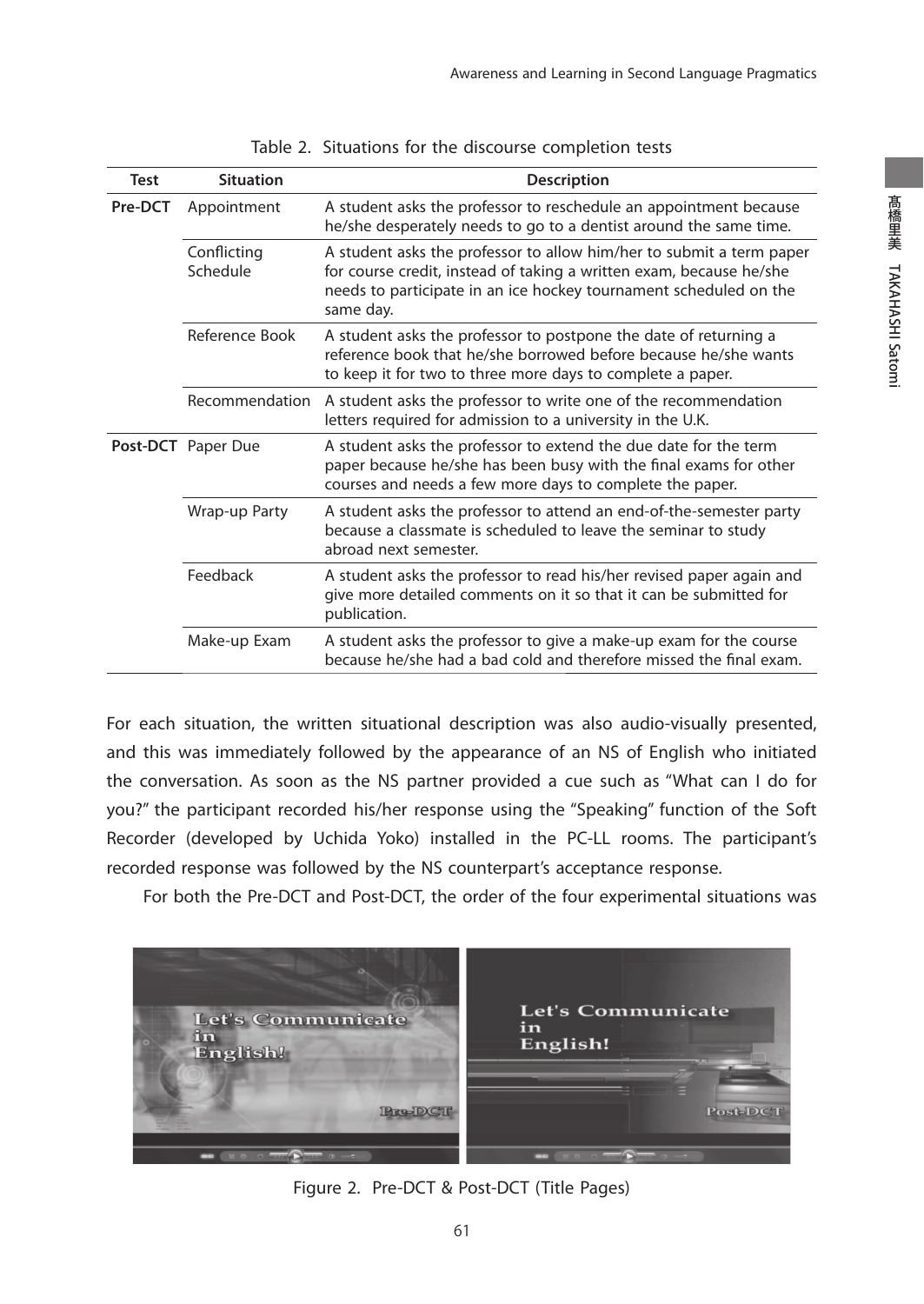counterbalanced across the participants, yielding three forms for the Pre-DCT (A, B, and C) and three forms for the Post-DCT (D, E, and F). These DCTs were edited using Ulead VideoStudio 11 and Ulead DVD MovieWriter 6 (see Figure 2). They were then uploaded to a server so that they were accessible in the PC-LL rooms.

#### **5. 2. 2. Measures for ID Factors**

 Following Takahashi (2005), the motivation questionnaire was constructed based on the motivation measure developed by Schmidt, Boraie, and Kassabgy (1996). The questionnaire contained 47 items, for each of which the strength of motivation was assessed on a five-point rating scale  $(1 = \text{Totally disagree}; 5 = \text{Totally agree}).$ 

To measure proficiency, I employed SLEP (Form 6)  $(a=0.94)$  developed by the Educational Testing Service. Because the target proficiency effect was listening, only the listening section of the test was used (full score  $= 74$ ).

#### **5. 2. 3. Materials for the Awareness Session**

 The VD exercises were constructed for the awareness session. As mentioned in the "Design" section, the request situations used in the Pre-DCT were included in these exercises. Additionally, two situations that were ranked lowest on the imposition continuum identified through the "Situation Perception Test" were used as fillers. They were the "Thesis" situation (A student asks his/her professor to return a paper with the professor's comments on it as soon as possible) and "Marking Problem" situation (A student asks his/her professor to correct his/her grade on the exam). The NS preference for the use of mono-clausal request forms in these two low-imposition situations was previously confirmed in Takahashi (1995, 1996). Four NSs of English role-played these six situations; they were asked to use bi-clausal request forms in the four experimental situations and mono-clausal forms in the two filler situations. The role-plays were videotaped and edited using Ulead VideoStudio 11 and Ulead DVD MovieWriter 6. Three forms of the VD materials were prepared (A, B, and C), and each form contained dictation tasks for two situations (including fillers).

 Each VD task for each situation comprised four sub-tasks: "Just Listen," "Dictation 1," "Dictation 2," and "Dictation 3." In "Just Listen," the participants were asked to listen to the role-play dialogues while searching for any interesting expressions. The subsequent three dictations were intended for noticing-the-gap activities; participants were instructed to write down any expressions they found interesting and judged to be beyond their command. They did so using a black pencil for Dictation 1, red pencil for Dictation 2, and blue pencil for Dictation 3. Immediately after each dictation task, the participants indicated to what extent they were interested in each expression on a seven-point rating

62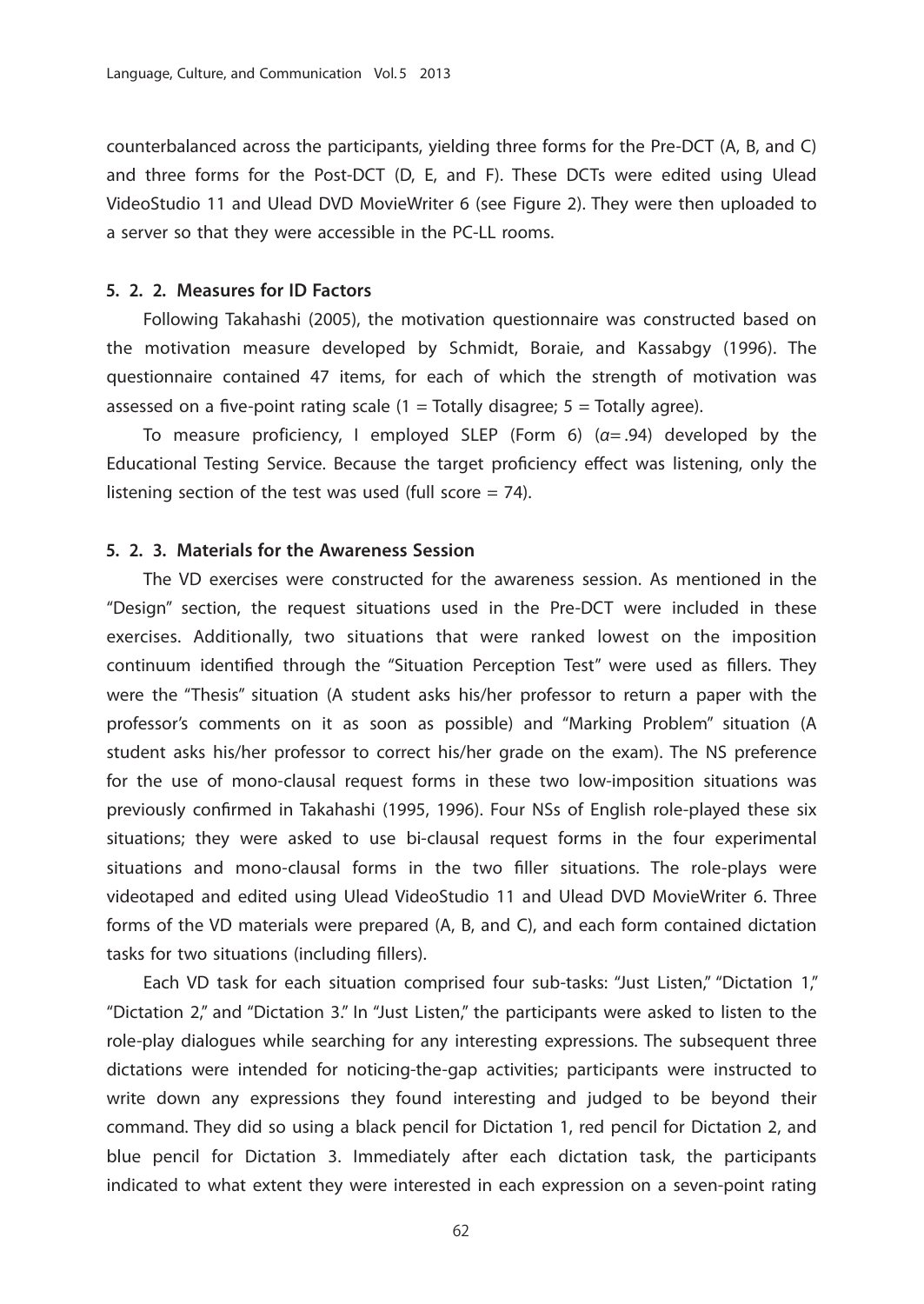scale  $(-3)$  = Not interested in it at all; 3 = Very interested in it) (see Appendix A for the summary of the VD tasks). All the VD tasks (in Forms A, B, and C) were uploaded to a server and accessible through the "ScreenLesson" function of the Soft Recorder.

### **5. 3. Procedures**

 A series of data collection was undertaken in the regular general English classes taught by this researcher during Fall semester 2008 and Spring semester 2009 for the Experimental Group and Fall semester 2009 for the Control Group. Table 3 summarizes the specific procedures for each semester. In each class of the awareness session (for the Experimental Group), the participants took approximately 40 minutes to finish the VD tasks in one of the three forms; the presentation order of these three forms was counterbalanced across the participants. The participants were required to complete all three forms of the VD exercises in the three classes.

| Week | <b>Tasks</b>                                                   |                                                                |  |
|------|----------------------------------------------------------------|----------------------------------------------------------------|--|
|      | <b>Experimental Group</b>                                      | <b>Control Group</b>                                           |  |
| 1    | SLEP (45 minutes)                                              | SLEP (45 minutes)                                              |  |
| 2    | Pre-DCT (approximately 30 minutes)                             |                                                                |  |
| 3    | <b>Awareness Session</b>                                       | Pre-DCT (approximately 30 minutes)                             |  |
| 5    | Awareness Session                                              |                                                                |  |
| 7    | <b>Awareness Session</b>                                       |                                                                |  |
| 9    | Post-DCT (approximately 30 minutes)                            |                                                                |  |
| 12   | <b>Motivation Questionnaires</b><br>(approximately 30 minutes) | Post-DCT (approximately 30 minutes)                            |  |
| 13   |                                                                | <b>Motivation Ouestionnaires</b><br>(approximately 30 minutes) |  |

**Table 3. Data collection procedures for each semester**

### **5. 4. Data Analysis**

 For both the Experimental and Control Groups, the transcribed data from the Pre-DCT and Post-DCT were coded for head acts and internal modification devices. The head acts were coded based on the "Category of Request Strategies" provided in Takahashi (2001). For the internal modifiers, a coding taxonomy based on Alcón-Soler, Safont-Jordà, and Martínez-Flor (2005) and Blum-Kulka et al. (1989) was specifically developed for this study to categorize lexical and phrasal downgraders (softeners, intensifiers, subjectiviser, and fillers) and syntactic downgraders (tense, aspect, and subjunctive) (see also Martínez-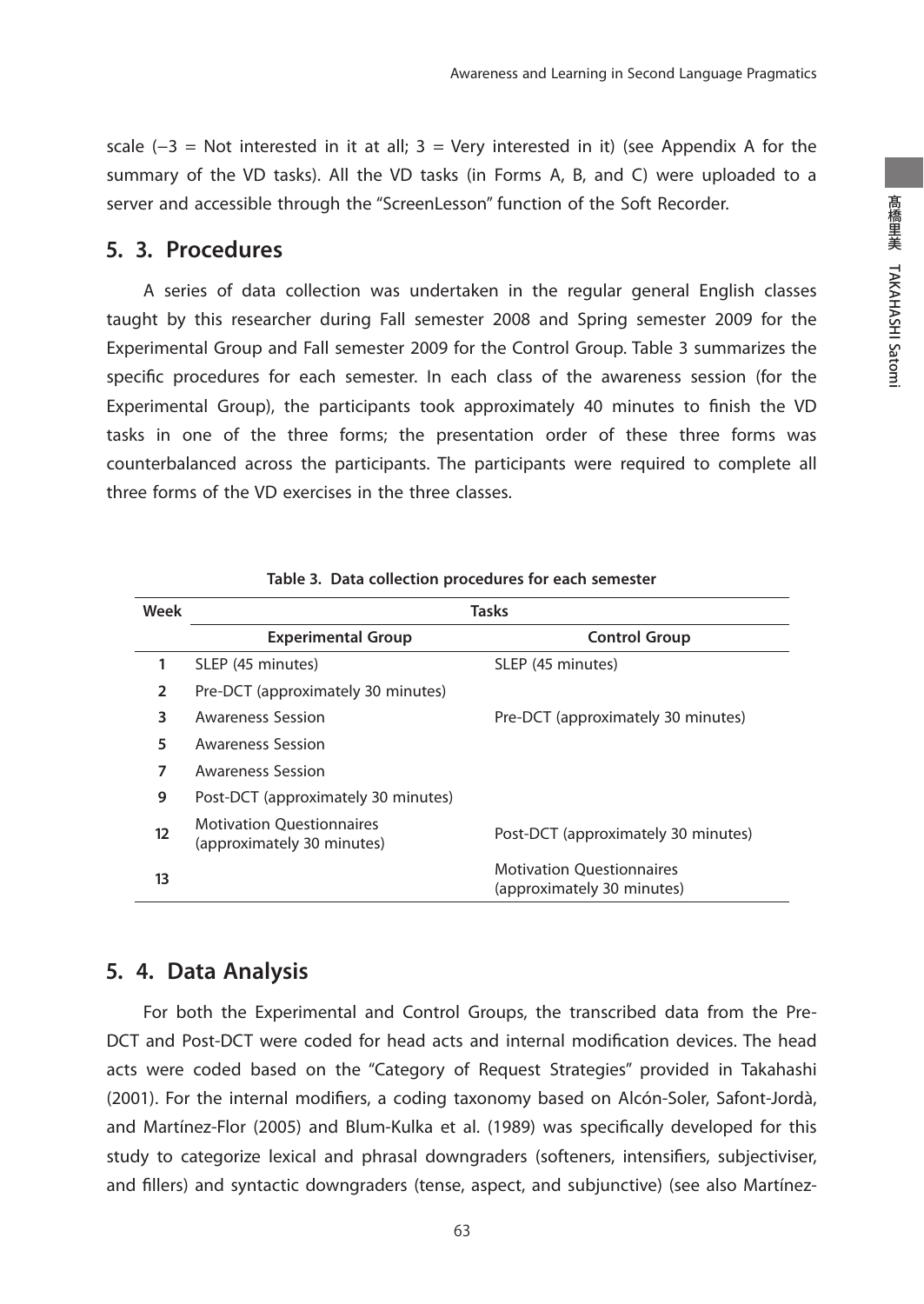### Flor, 2009, 2012)<sup>2)</sup>.

For the identified head acts, the use of bi-clausal request forms was counted as two points; the use of bi-clausal forms along with inappropriate mono-clausal forms (e.g., "I would like you to VP"), as one point; and the use of mono-clausal forms (irrespective of their appropriateness), as zero points. Internal modification devices were scored as follows: one point for the use of one modifier, two points for the use of two modifiers, and three points for the use of three or more modifiers. The means of the head-act scores for the four situations in the Pre-DCT and Post-DCT were computed, and the gain in the means (Post-DCT – Pre-DCT) was established as the "Head Act" learning score to be included in the SEM analysis. Likewise, the "Internal Modifier" score was obtained by calculating the gain in the pretest/posttest means of the internal-modification scores.

As mentioned in the "Design" section, the best final structural model identified in Takahashi (2012) was the starting point for the SEM analysis in this study. Two motivation factors ("Class Enjoyment" and "Communicative Interaction"), listening proficiency ("Listening Proficiency"), awareness of the target forms ("Awareness"), and two types of pragmalinguistic features assessed through the DCTs—"Head Act" and "Internal Modifier"—were included in the model. The score for each motivation factor was obtained by averaging the rating scores of the items contributing to the particular factor. The awareness scores were calculated by combining the "processing load" scores and "interest" scores for the accurately dictated words in the target forms (each converted for a total score of 10 for each situation; a total score of 80 for the four situations). The "processing load" score for each situation was calculated as the sum of the dictation scores for the target forms: three points for the words written in black, two points for those in red, and one point for those in blue (see Appendix A). All factors in the model were treated as the observed indicator variables. The initial hypothesized model was analyzed using AMOS 18  $(\alpha = .05)$ .

### **6. Results**

### **6. 1. Effectiveness of Pragmatic Intervention**

This section focuses on learning gains identified from the DCTs in the framework of comparison between the Experimental and the Control Groups. First, it should be noted that these two groups were empirically homogeneous in terms of their motivational strengths and listening proficiency. A two-way repeated measures ANOVA ( $\alpha$  = .05) revealed no significant interaction effect for motivation ( $F(3, 366) = 1.592$ ,  $p = .194$ ) (Greenhouse-Geisser), partial  $\eta^2$  = .013); an independent t-test ( $\alpha$  = .05) demonstrated no significant difference between these two groups' listening proficiency (t (122) = −1.506, p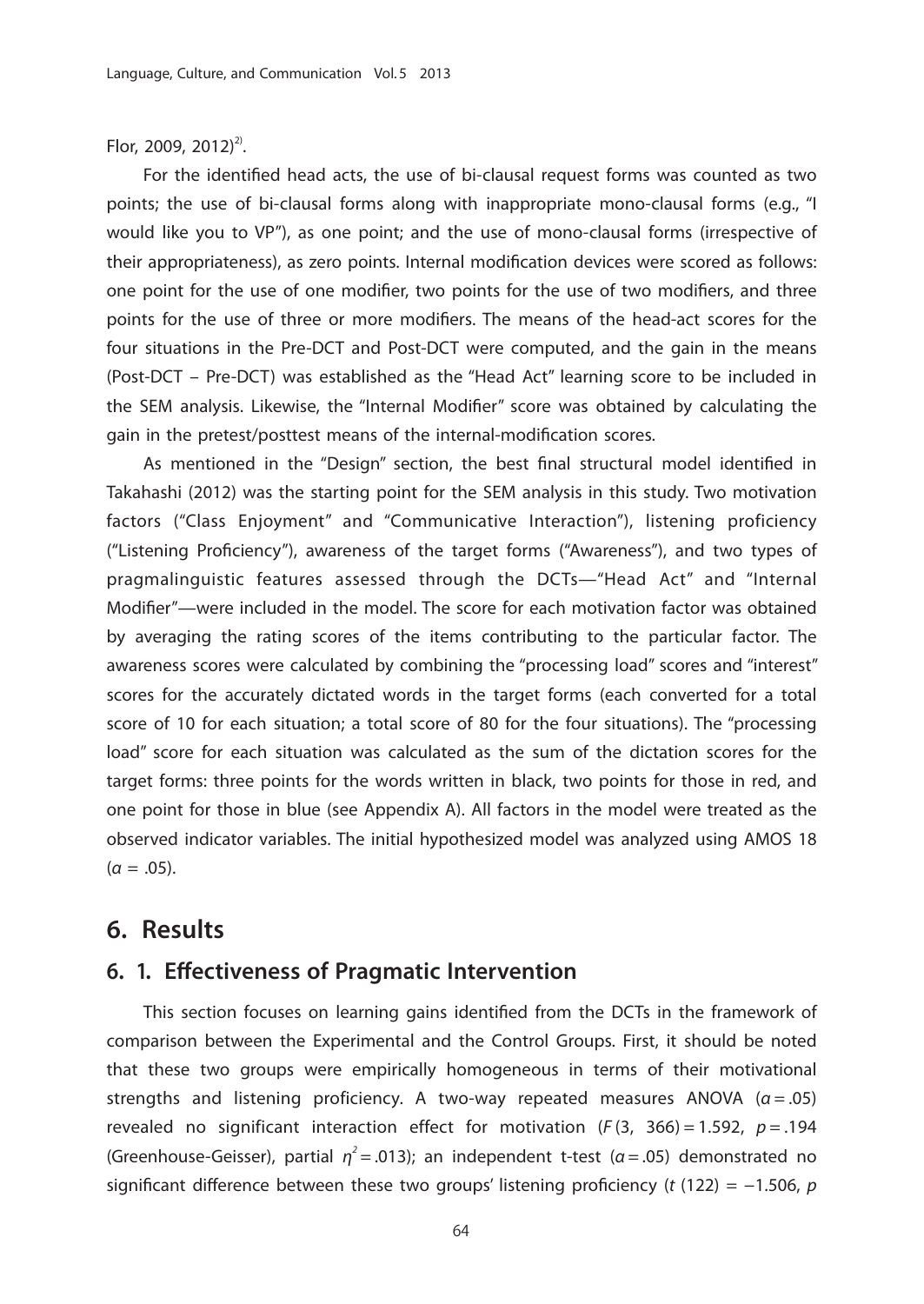= .135) (see Appendices B-1 and B-2 for the descriptive statistics for the ID variables of the Control Group). Thus, in the context of this study, any differences observed between the two groups can be attributed to the effectiveness of the awareness session.

 Table 4 shows the results of the descriptive statistics for the Pre-DCT and Post-DCT. For both the head acts and internal modifiers, larger learning gains were observed for the Experimental Group than for the Control Group. To accurately assess the degree of learning, for each of the two features, a two-way repeated measures ANOVA was performed with the group as the between-subject variable (two levels) and the test as the within-subject variable (two levels) ( $a = .05$ ). It was found that the interaction effect (Group x Test) was not significant: F(1, 122) = 2.239, p = .137 (Greenhouse-Geisser), partial  $\eta^2$  = .018 for the head acts, and  $F(1, 122) = .559$ ,  $p = .456$  (Greenhouse-Geisser), partial  $\eta^2 =$ .005 for the internal modifiers. This demonstrated that learning gains observed for the Experimental Group were not large enough, compared to those for the Control Group. Besides, for both features, the mean scores for the Experimental Group were below one. All these suggest that the VD tasks were not effective enough for the Experimental participants to learn bi-clausal request forms and internal modification devices. Thus, the relatively ineffective nature of implicit intervention was confirmed. However, this does not mean that noticing did not occur during implicit intervention. In fact, Takahashi (2012) found learners did notice differentially the target request forms, as represented in their awareness scores (see Schmidt, 2001). Then, two predictions could be made with respect to the causal relationship between awareness and learning in this study. As the noticing hypothesis predicts, learners who noticed the target forms even in the implicit input may be able to steadily learn bi-clausal forms and internal modifiers on their own. On the other hand, in light of the results related to the intervention effect, we could also predict that learners who noticed the target features in the implicit input may not substantially enhance their competence in these pragmalinguistic features. Causal relationships as such will be explored in Section 6. 2.

| <b>Request Features</b>   | Pre-DCT           |              |                   |              | Post-DCT |  |
|---------------------------|-------------------|--------------|-------------------|--------------|----------|--|
|                           | Experimental (SD) | Control (SD) | Experimental (SD) | Control (SD) |          |  |
| <b>Head Acts</b>          | $.026$ $(.1203)$  | .050 (.1539) | .108(.2804)       | .038(.1223)  |          |  |
| <b>Internal Modifiers</b> | $.022$ $(.0992)$  | .050(.2236)  | .120(.2336)       | .100(.1701)  |          |  |

|  |  |  |  |  |  | Table 4. Means and standard deviations for the discourse completion tests |
|--|--|--|--|--|--|---------------------------------------------------------------------------|
|--|--|--|--|--|--|---------------------------------------------------------------------------|

Note: Experimental: N = 104, Control: N = 20 Scale Range: Head Acts 0 - 2, Internal Modifiers 1 - 3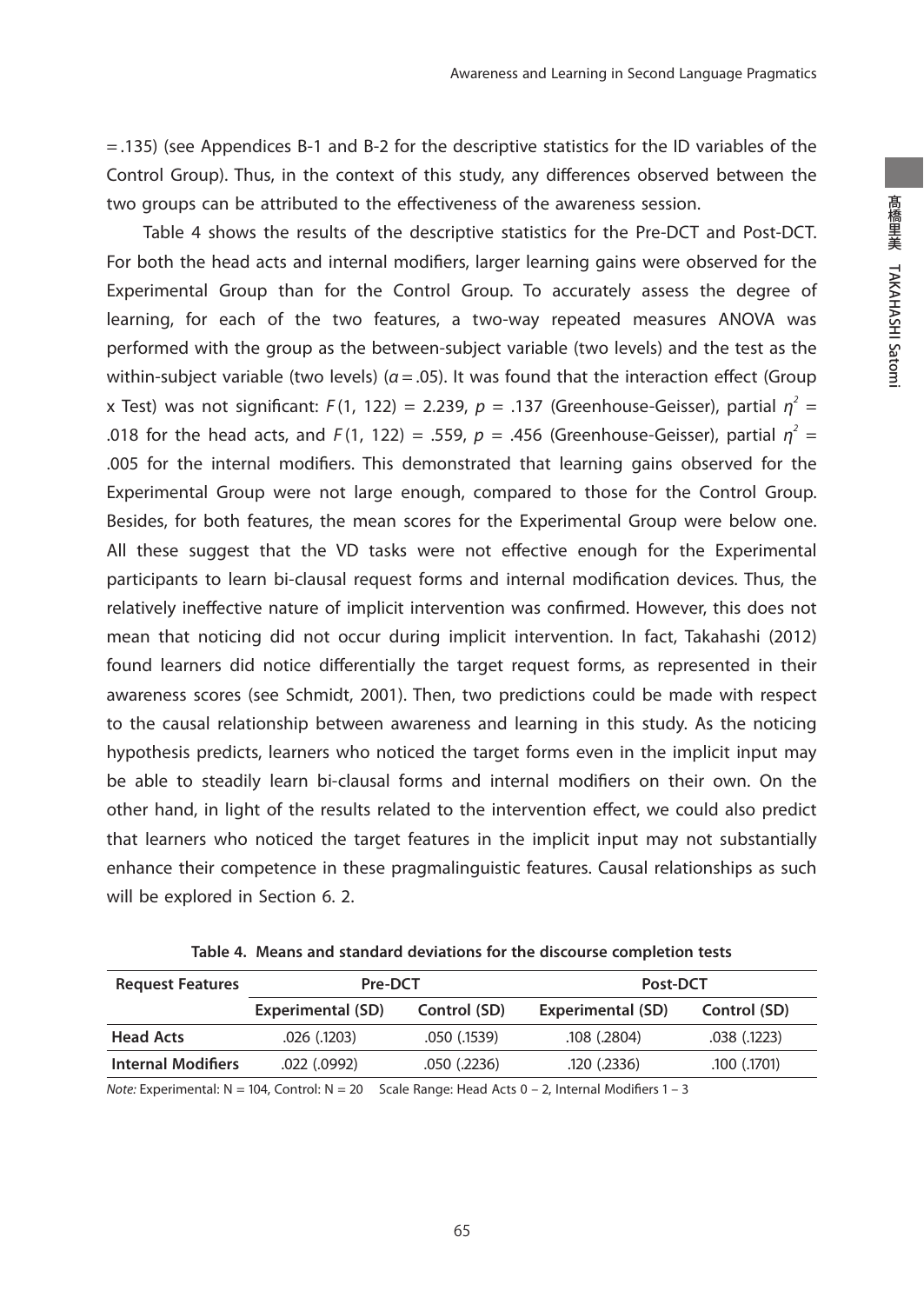### **6. 2. Test of the Structural Model**

 Figure 3 presents the hypothesized model. The two motivation subscales—"Class Enjoyment" and "Communicative Interaction"—were exogenous variables; covariance was then established between these motivation factors. The remaining four variables were treated as endogenous variables. There were two criterion measures in this model: "Head Act" and "Internal Modifier."

This hypothesized model was submitted for hypothesis testing using AMOS 18 ( $\alpha$  = .05). The modification indices were also examined for any possible paths from the ID variables to the criterion measures and between the two criterion measures. The descriptive statistics for each variable in the model are shown in Tables 5, 6, 7, and 8 (see Appendix C for the motivation questionnaire items and results of the factor analysis).

A series of path analyses yielded the final structural model as shown in Figure 4. The four paths identified in Takahashi (2012) were reconfirmed (on the basis of the standardized estimates): "Class Enjoyment"  $\rightarrow$  "Awareness" ( $\beta$  = .241, p < .01), "Listening Proficiency"  $\rightarrow$  "Awareness" ( $\beta = .315$ ,  $p < .001$ ), and "Communicative Interaction"  $\rightarrow$ "Listening Proficiency ( $\beta = 0.345$ ,  $p < 0.001$ ). "Class Enjoyment" and "Listening Proficiency" jointly explained 17% of the variance in the awareness score ( $R^2 = .172$ ).

 The central concern in this study was the causal relationships between learners' pragmalinguistic awareness and their pragmatic development. From "Awareness," however, only the path linked to "Internal Modifier" was significant ( $\beta$  = .399, p < .001). In the SEM analysis, two additional paths were identified as data-driven paths based on the modification indices: "Listening Proficiency"  $\rightarrow$  "Internal Modifier" ( $\beta$  = -.268, p < .01), and



**Figure 3. Hypothesized structural model.**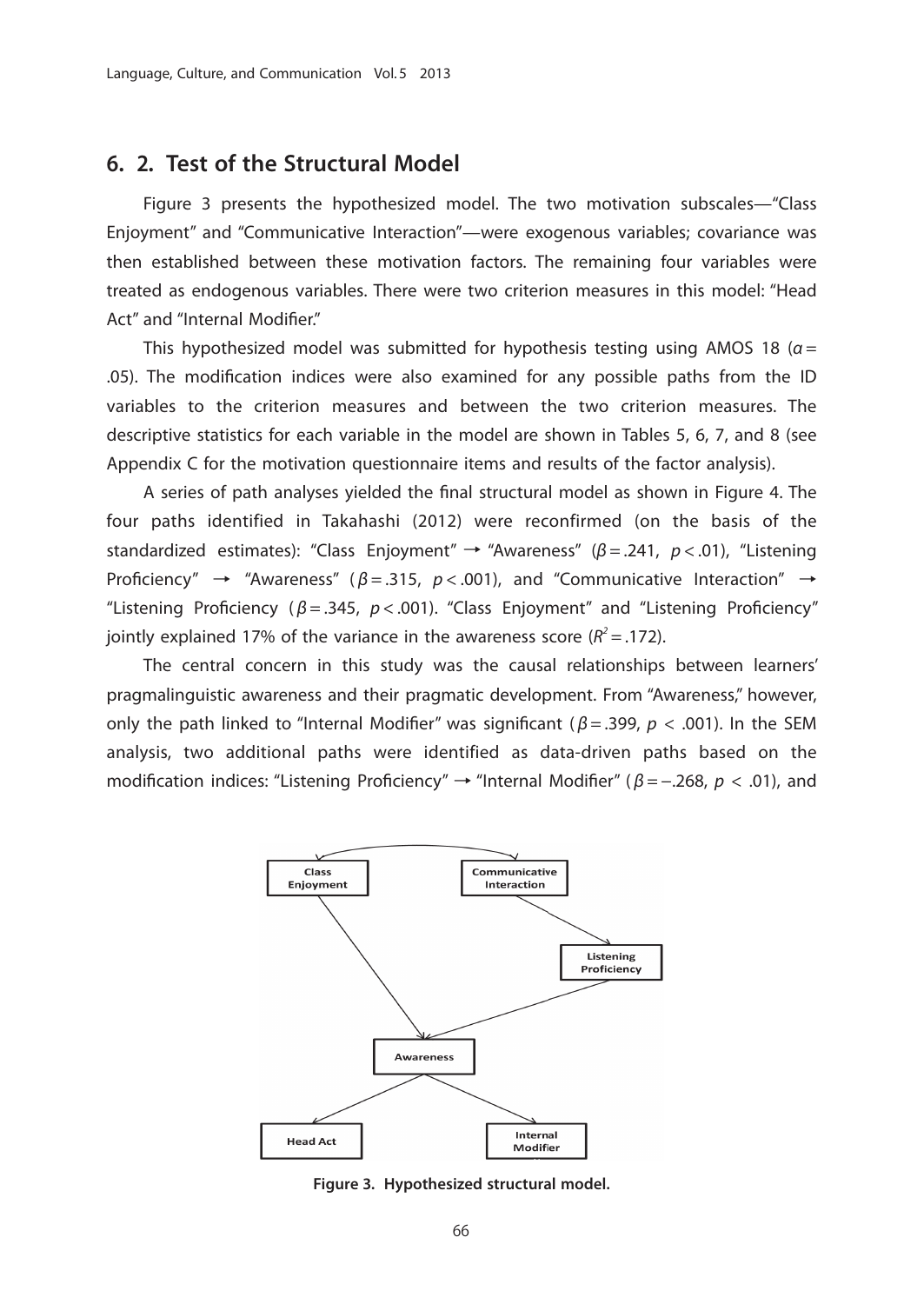| <b>Learning Scores</b> | <b>Means</b> | <b>Standard Deviation</b> |
|------------------------|--------------|---------------------------|
| <b>Head Act</b>        | .082         | .2663                     |
| Internal Modifier      | .099         | .2593                     |

#### Table 5. Means and standard deviations for "Head Act" and "Internal Modifier"

Note: Scale Range: Head Act  $0 - 2$ , Internal Modifier  $1 - 3$ 

#### **Table 6. Means and standard deviations for "Class Enjoyment" and "Communicative Interaction"**

| <b>Motivation Factor</b>         | <b>Means</b> | <b>Standard Deviation</b> |
|----------------------------------|--------------|---------------------------|
| <b>Class Enjoyment</b>           | 3.065        | .6186                     |
| <b>Communicative Interaction</b> | 3.776        | .6453                     |
| .                                |              |                           |

Note: Scale Range: 1− 5

#### Table 7. Means and standard deviation for "Listening Proficiency" (SLEP raw score)

| <b>Skill / Section</b> | <b>Means</b> | <b>Standard Deviation</b> |
|------------------------|--------------|---------------------------|
| Listening (74 items)   | 57.17        | 5.847                     |

Note: Full score = 74 (74 items), Maximum score = 67, Minimum score = 38

| <b>Situation</b>            | <b>Means</b>                                               | <b>Standard Deviation</b> |
|-----------------------------|------------------------------------------------------------|---------------------------|
| Appointment                 | 8.931<br>[Processing load = 2.441 / Interest = 6.490]      | 4.472                     |
| <b>Conflicting Schedule</b> | 6.093<br>[Processing load = $1.798$ / Interest = 4.295]    | 3.775                     |
| <b>Reference Book</b>       | 4.465<br>[Processing load = $1.420$ / Interest = $3.045$ ] | 3.879                     |
| Recommendation              | 8.297<br>[Processing load = $3.321$ / Interest = 4.976]    | 5.123                     |
| <b>Awareness Total</b>      | 27.786                                                     | 11.805                    |

### **Table 8. Means and standard deviations for "Awareness"**

Note: Full processing load for each situation  $= 10$ 

Full interest rate for each situation = 10

Full awareness score for each situation =  $20$  (10+10)

Full total awareness score =  $80$  (20 x 4)

"Head Act"  $\rightarrow$  "Internal Modifier" ( $\beta$  = .265,  $p$  < .01). It was found that "Awareness," "Listening Proficiency," and "Head Act" shared 23% of the variance in the internal-modification score  $(R<sup>2</sup> = .229).$ 

For this model, the following goodness-of-fit indices were obtained: Minimum Discrepancy (Chi-squared) (CMIN) =  $2.102$ ,  $p = .978$ ; Goodness of Fit Index (GFI) = .993; Adjusted Goodness of Fit Index (AGFI) = .982; Comparative Fit Index (CFI) = 1.000; Root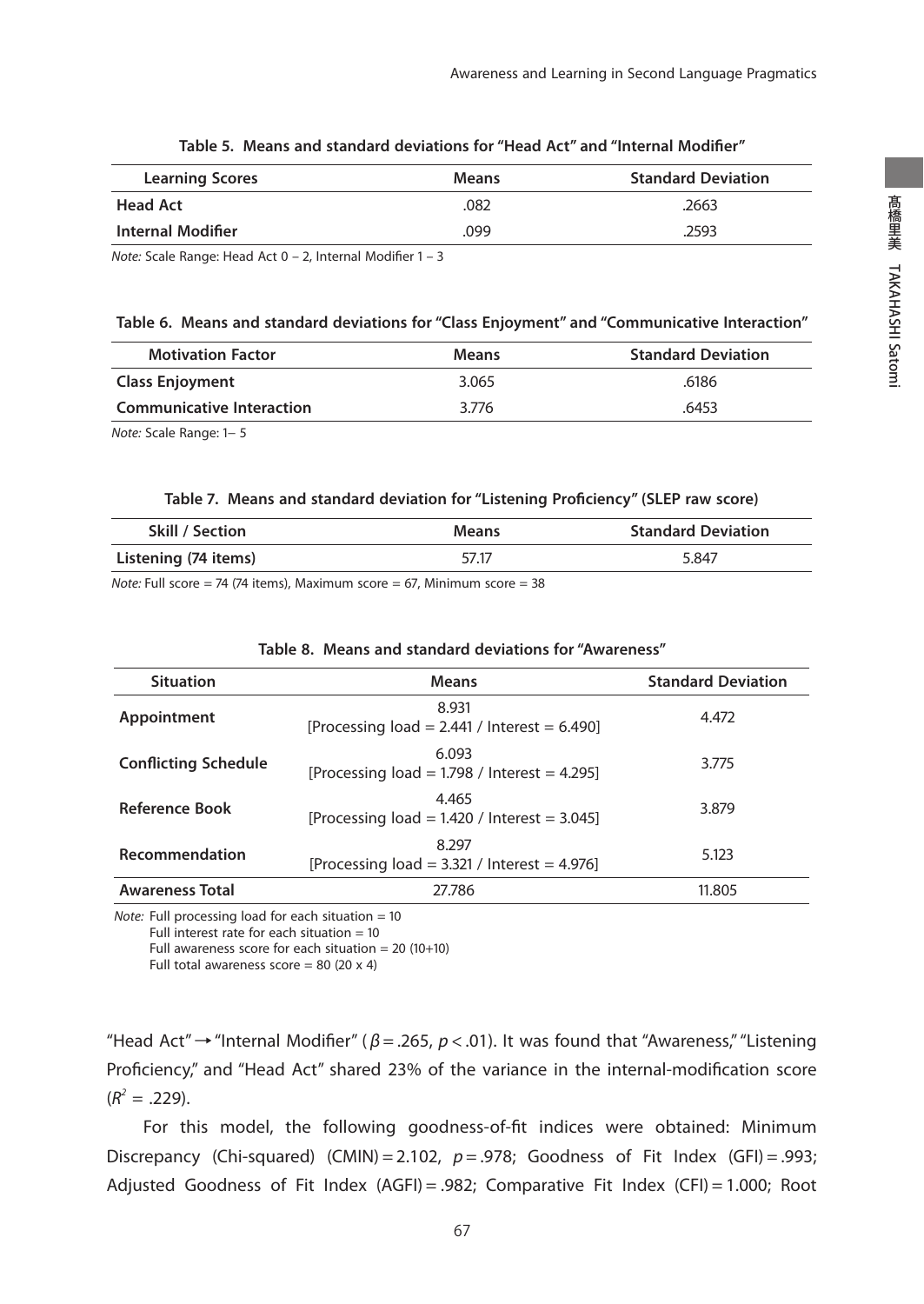



**Figure 4. Final structural model with standardized estimates. The error variances**  are not indicated. Only the significant paths are indicated.

Mean Square Error of Approximation (RMSEA) = .000; Akaike's Information Criterion (AIC)  $= 28.102$ . They indicated that this final structural model well fit the data.

The final structural model provided five major findings for this study. First, most importantly, we could not confirm that learners' noticing the target bi-clausal request forms in the implicit input accounted for their learning bi-clausal forms. In other words, even if learners noticed the target request forms in the input, their mastery of bi-clausal structures was not always assured.

Second, learners were more likely to learn to use internal modification devices in their request realization as a result of noticing the target bi-clausal request forms in the implicit input. Such learners might use these internal modifiers in formulating their biclausal request head acts or in performing their mono-clausal forms. In view of the first major finding above, the latter case appears more plausible.

 Third, learners who were able to learn to use bi-clausal request head acts were more likely to employ internal modifiers when making requests. Note, however, that we cannot deny the possibility that such learners might use the internal modifiers along with the use of mono-clausal request forms in some situations.

Fourth, though learners' listening proficiency was found to be a causal factor for their learning internal modification devices as a result of their noticing the target forms in the input, its predictive power for this criterion variable was not strong enough. This was based on the relatively small indirect effect of "Listening Proficiency" on "Internal Modifier" ( $\beta$  = .125). On the other hand, the direct effect of "Listening Proficiency" on the same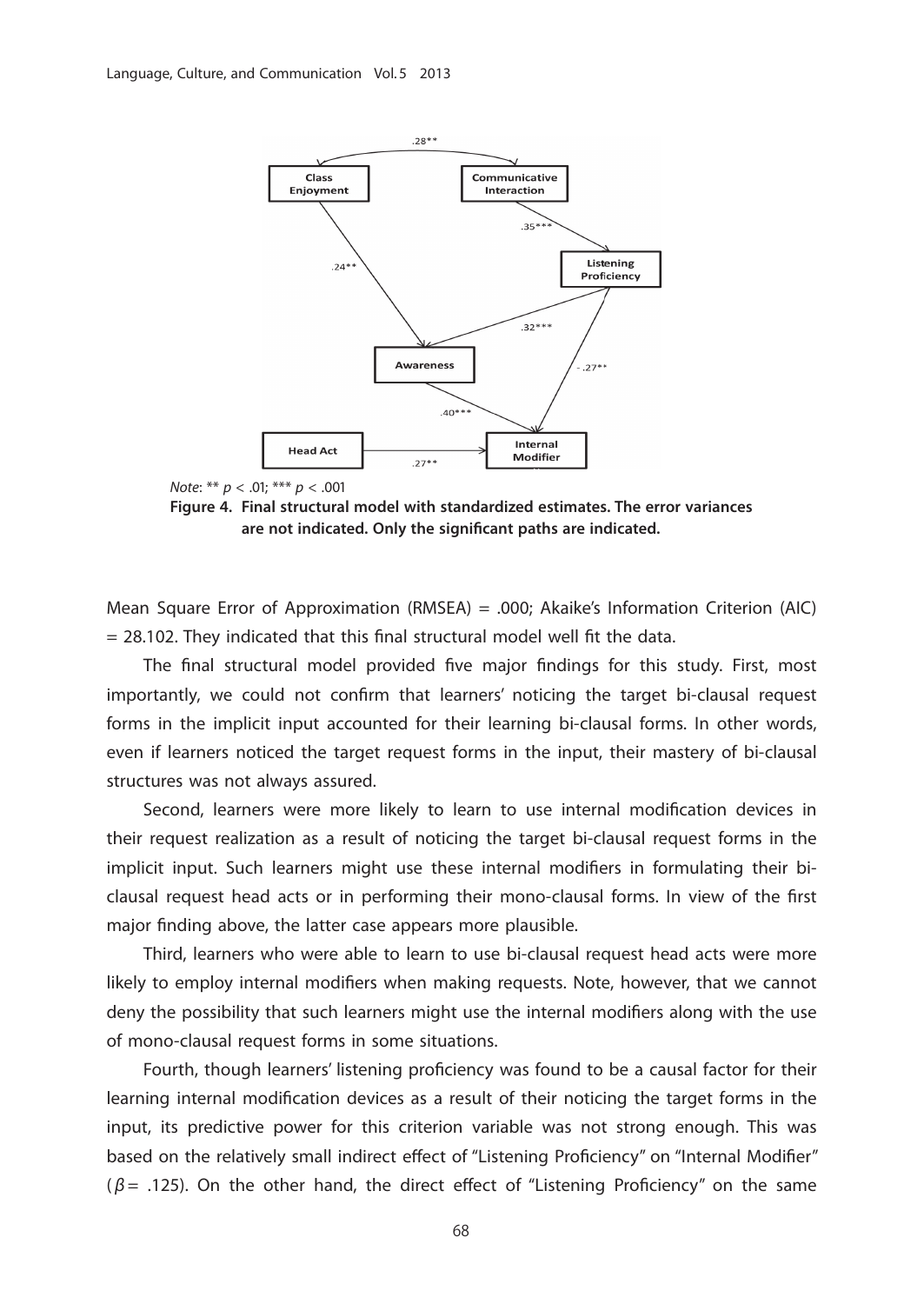criterion variable ( $\beta$  = -.268) indicated that learners who had lower listening proficiency tended to use internal modifiers more often. No involvement of "Awareness" here could be construed as follows: The possibility of lower-proficient learners' awareness of the target request forms was relatively low, which might be induced by their accurately detecting only word- or phrase-level modifiers in the dictation tasks.

 Fifth, although the two motivation factors directly and indirectly influenced pragmalinguistic awareness, their effects on learners' mastery of internal modification devices were extremely small, as shown in the indirect effect of "Class Enjoyment" on "Internal Modifier" ( $\beta$  = .096) and the indirect effect of "Communicative Interaction" on the same criterion measure ( $\beta = -.049$ ). In other words, it is very unlikely that learners' noticing the targets triggered only by their having class-oriented or communicationoriented dispositions substantially accounts for their developing pragmatic competence in internal modification.

## **7. Discussion**

 On the basis of the noticing hypothesis, we can predict that learners' noticing of the target pragmalinguistic features in the implicit input results in their learning of bi-clausal head acts and internal modification devices. On the other hand, the results related to the intervention effect lead to the following prediction: Learners who become aware of the target features in the implicit input may not be able to sufficiently learn these pragmalinguistic features. With respect to the learning of head acts, the latter prediction was confirmed; acquisition of internal modifiers was amenable to the former prediction. This suggests that the causal relationship between awareness and learning is constrained by the types of pragmalinguistic features.

A question arises here as to why bi-clausal request forms were not sufficiently learnable in spite of noticing, but internal modifiers were. The most plausible explanation is the formal complexity of the pragmalinguistic features and the entailed differential depth of processing for analyzing their functions in the input (Craik & Lockhart, 1972; Izumi, 2002; Schmidt, 2001; Takahashi, 2010; Takimoto, 2009; see also Doughty, 2003, Schmidt, 1993; Simard & Wong, 2001 for the significance of functional analysis). In other words, detection of complex formal features exhausts learners' attentional resources, resulting in shallower processing for a further form-function analysis; in contrast, detection of less complex formal features allows learners to still maintain their sufficient attentional resources, and this may guarantee greater depth of processing for the functional analysis. It is obvious that the target bi-clausal request forms manifest far more complex structures than the internal modification devices, which are lexical and phrasal in nature. As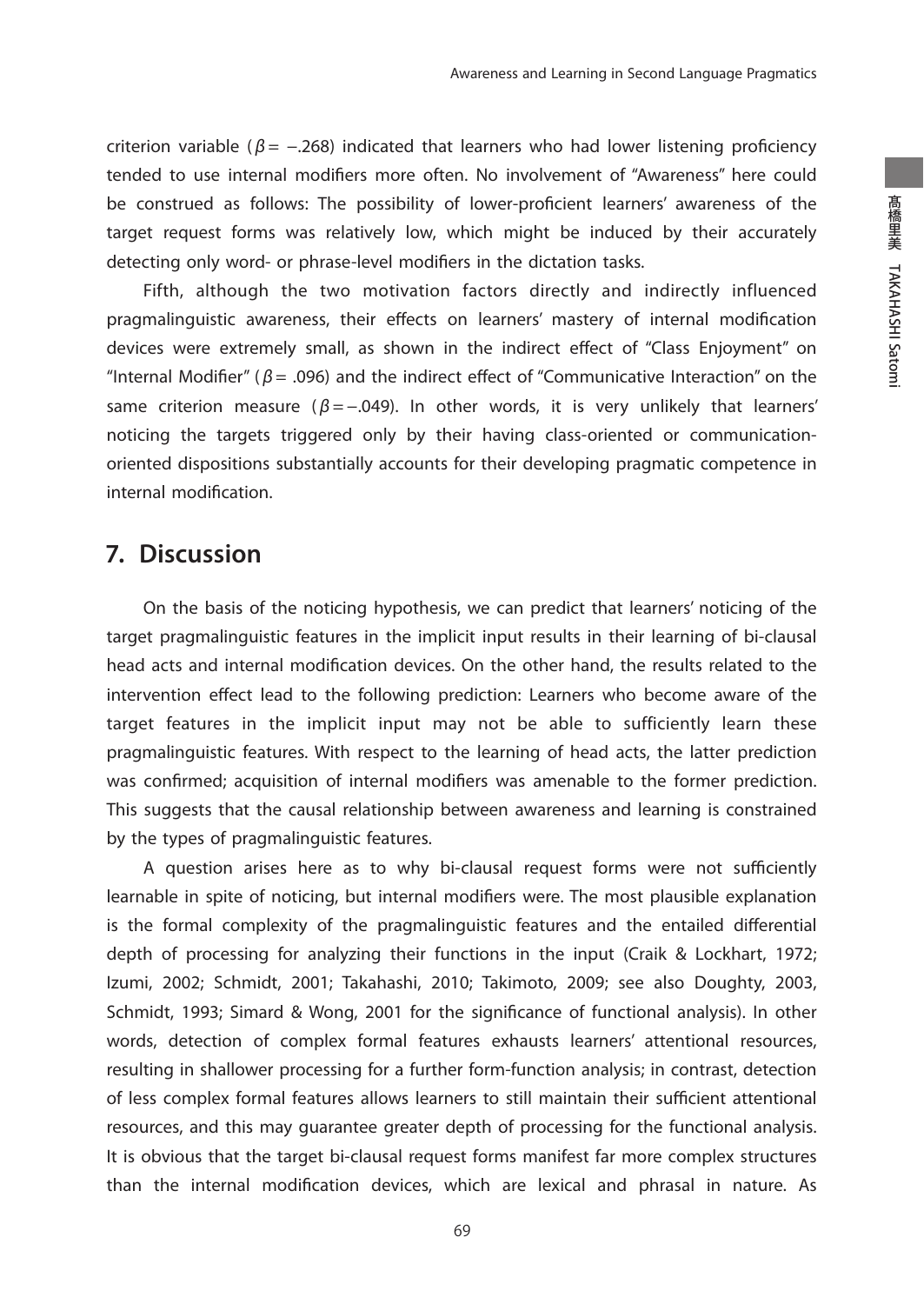demonstrated in the final model, learners with higher listening proficiency achieve higher awareness scores by accurately reproducing target sentences in the dictation, but probably without being able to further explore accurate form-function mappings because of their possible processing or memory overload; thus, this is essentially related to task demands (Izumi, 2002; Robinson, 2003; Schmidt, 1990, 2001; Simard & Wong, 2001). This may reduce their abilities to generalize "pragmatic rules" in new contexts, leading to their failure to perform complex bi-clausal head acts in the posttest. However, such learners may easily be able to examine the functional aspects of internal modifiers because of their adequate level of processing load kept as a result of attending to these less complex features; they are thus more likely to learn to use these modification devices (but predominantly in mono-clausal request head acts). With regard to learners having lower listening proficiency, as also indicated in the model, their lower proficiency does not enable them to reproduce complex bi-clausal sentences in their entirety (thus, the lower degree of awareness of the target forms) but allows them to concentrate on less complex, word-level internal modifiers as their attentional targets. This may provide them with more chances of making efficient use of their attentional resources for a further analysis of the functions of internal modification devices, which eventually results in learning. Thus, I argue for the depth of processing of input as an overriding factor of listening proficiency. Izumi (2002) contends that "cursory and superficial processing of input does not lead to learning of the target structure, no matter how consciously or intensely one attends to a particular form" (p. 571). Thus, the issue here is the quality of awareness (see also Schmidt, 2001; Takahashi, 2010).

With regard to the influence of learners' motivation on their learning of bi-clausal request forms and internal modifiers, only minute "indirect" effects were identified for modification devices. Thus, it can be concluded that learners' motivation is more deeply involved in their pragmalinguistic awareness and is less likely to constrain their pragmatic learning in any explicit manner. It has been claimed that attention involves three subsystems—alertness, orientation, and detection—with detection as the central function in attentional allocation (Tomlin & Villa, 1994), and Schmidt (1993, 2001) contends that motivation is related to alertness (see also Crookes & Schmidt, 1991; Simard & Wong, 2001; Tremblay & Gardner, 1995). This suggests that motivation is a crucial determinant of attentional allocation but may not be so beyond it. From a theoretical perspective as well, then, the above argument seems very plausible.

## **8. Conclusion**

By expanding Takahashi's (2012) model, this study investigated causal relationships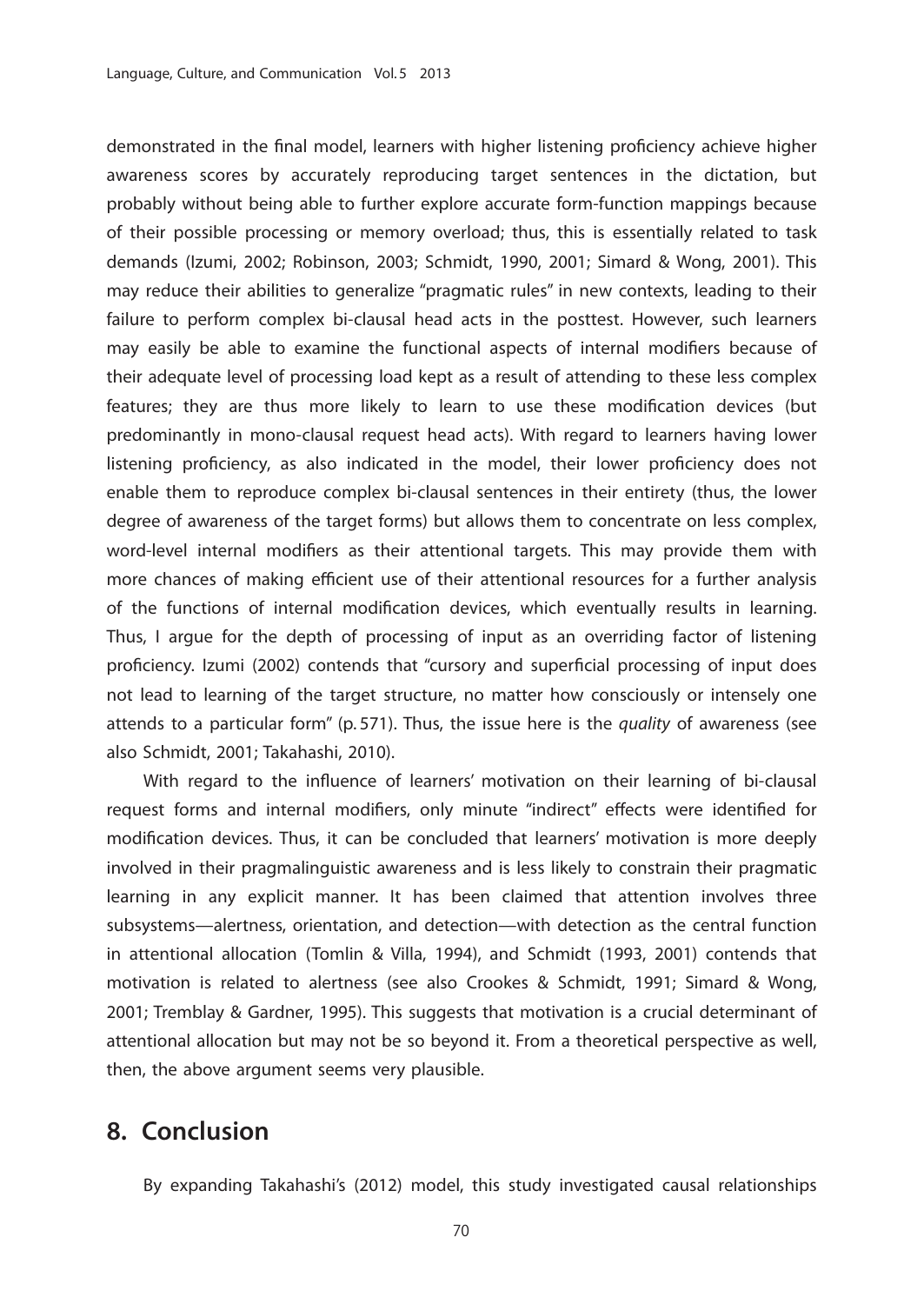between Japanese EFL learners' awareness of pragmalinguistic features in the implicit input and their learning of such features; an attempt was also made to explore the influences of motivation and listening proficiency, as attentional attributions, on pragmatic learning. Learners' attentional targets were bi-clausal request forms and internal modifiers that mitigate impositive forces of the head acts internally. The path analyses in the SEM framework revealed that learners' pragmalinguistic awareness differentially affected their learning in pragmatics. Their noticing of the target forms in the input accounted for their learning of internal modification devices, whereas this same noticing did not cause substantial learning of bi-clausal head acts. The obtained findings could be explained by pragmalinguistic complexity and the entailed differential depth of processing for analyzing form-function relationships in the input. Learners' mastery of less complex internal modifiers might be triggered by their deeper processing for such an analysis, while their learning of far more complex bi-clausal head acts might be restricted by their entailed shallower processing for such pragmatic analysis. All these suggest that the quality of awareness determines eventual learning. From this perspective, then, whether the input is provided explicitly or implicitly may not be an issue (cf. Doughty, 2003); attaining the adequate depth of processing for accurate form-function analysis of the input may be more crucial.

 This study also demonstrated that the predictive power of motivation and listening proficiency on pragmatic learning is, overall, relatively small. In particular, as for motivation, the difficulty of the experimental tasks induced by the use of listening modality might repress the emergence of its genuine influence on learning (Izumi, 2002; Schmidt, 2001; Simard & Wong, 2001). Theoretically, however, a more pertinent explanation is its intrinsically deeper involvement in awareness than in learning of pragmatic features. Empirical validation in this regard is necessary. At the same time, future studies should seek to clarify how various other ID variables, particularly working memory capacity, constrain the depth of processing in attentional allocation in L2 learning.

#### **Acknowledgements**

 This study was funded by grants from the Japan Society for the Promotion of Science (Grant-in-Aid for Scientific Research (C) 19520518 (2007-2009)).

#### **Notes**

 1) These learners were Japanese college students who had similar characteristics to the participants in the main study ( $N = 30$ ). They were asked to perform open-ended DCTs containing these eight situations.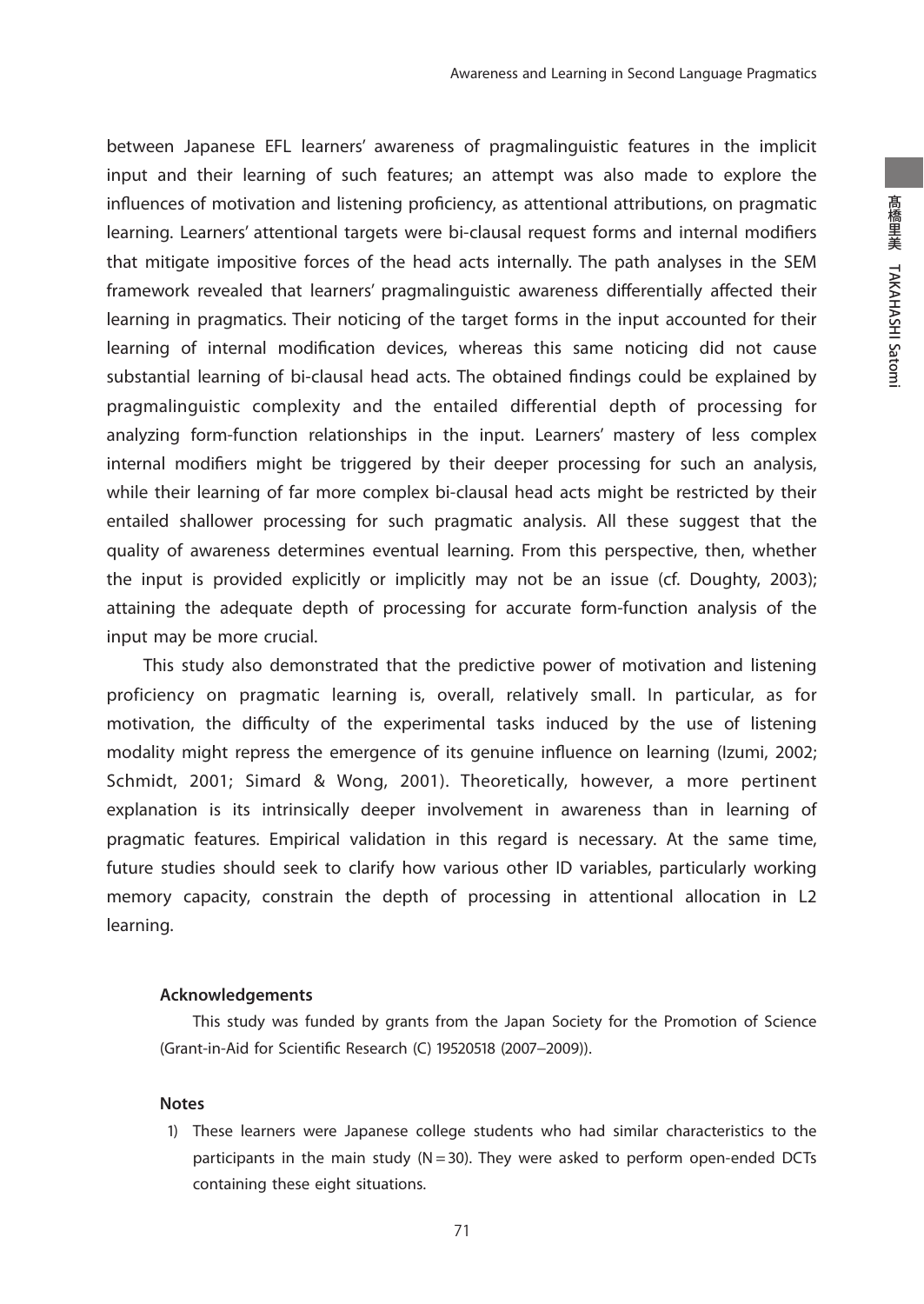2) The data were also coded for external modifiers, such as preparators, grounders, disarmers, expanders, promise of a reward, and imposition minimizers. However, the analysis of the external modifiers is beyond the scope of this study.

#### **References**

- Alcón-Soler, E., Safont-Jordà, M. P., & Martínez-Flor, A. (2005). Towards a typology of modifiers for the speech act of requesting: A socio-pragmatic approach. RÆL: Revista Electrónica de Lingüística Aplicada, 4, 1−35.
- Blum-Kulka, S., House, J., & Kasper, G. (Eds.) (1989). Cross-cultural pragmatics: Requests and apologies. Norwood, NJ: Ablex.
- Craik, F. I. M., & Lockhart, R. S. (1972). Levels of processing: A framework for memory research. Journal of Verbal Learning and Verbal Behavior, 11, 671−684.
- Crookes, G., & Schmidt, R. (1991). Motivation: Reopening the research agenda. Language Learning, 41, 469−512.
- Doughty, C. J. (2003). Instructed SLA: Constraints, compensation, and enhancement. In C. J. Doughty & M. H. Long (Eds), The handbook of second language acquisition (pp. 256−310). Malden, MA: Blackwell.
- Izumi, S. (2002). Output, input enhancement, and the noticing hypothesis: An experimental study on ESL relativization. Studies in Second Language Acquisition, 24, 541−577.
- Jeon, E. H., & Kaya, T. (2006). Effects of L2 instruction on interlanguage pragmatic development. In J. M. Norris & L. Ortega (Eds.), Synthesizing research on language learning and teaching (pp. 165−211). Amsterdam/Philadelphia: John Benjamins.
- Liddicoat, A. J., & Crozet, C. (2001). Acquiring French interactional norms through instruction. In K. R. Rose & G. Kasper (Eds.), Pragmatics in language teaching (pp. 125−144). Cambridge: Cambridge University Press.
- Martínez-Flor, A. (2006). The effectiveness of explicit and implicit treatments on EFL learners' confidence in recognizing appropriate suggestions. In K. Bardovi-Harlig, C. Félix-Brasdefer, & A. S. Omar (Eds.), Pragmatics and language learning, Vol. 11 (pp. 199−225). Honolulu, HI: University of Hawai'i Press.
- Martínez-Flor, A. (2009). The use and function of "please" in learners' oral requestive behaviour: A pragmatic analysis. Journal of English Studies, 7, 35−54.
- Martínez-Flor, A. (2012). Examining EFL learners' long-term instructional effects when mitigating requests. In M. Economidou-Kogetsidis & H. Woodfield (Eds.), Interlanguage request modification (pp. 243−274). Amsterdam: John Benjamins.
- Martínez-Flor, A., & Fukuya, Y. (2005). The effects of instruction on learners' production of appropriate and accurate suggestions. System, 33, 463−480.
- Martínez-Flor, A., & Usó-Juan, E. (Eds.) (2010a). Speech act performance: Theoretical, empirical and methodological issues. Amsterdam: John Benjamins.
- Martínez-Flor, A., & Usó-Juan, E. (2010b). The teaching of speech acts in second and foreign language instructional contexts. In A. Trosborg (Ed.), Pragmatics across languages and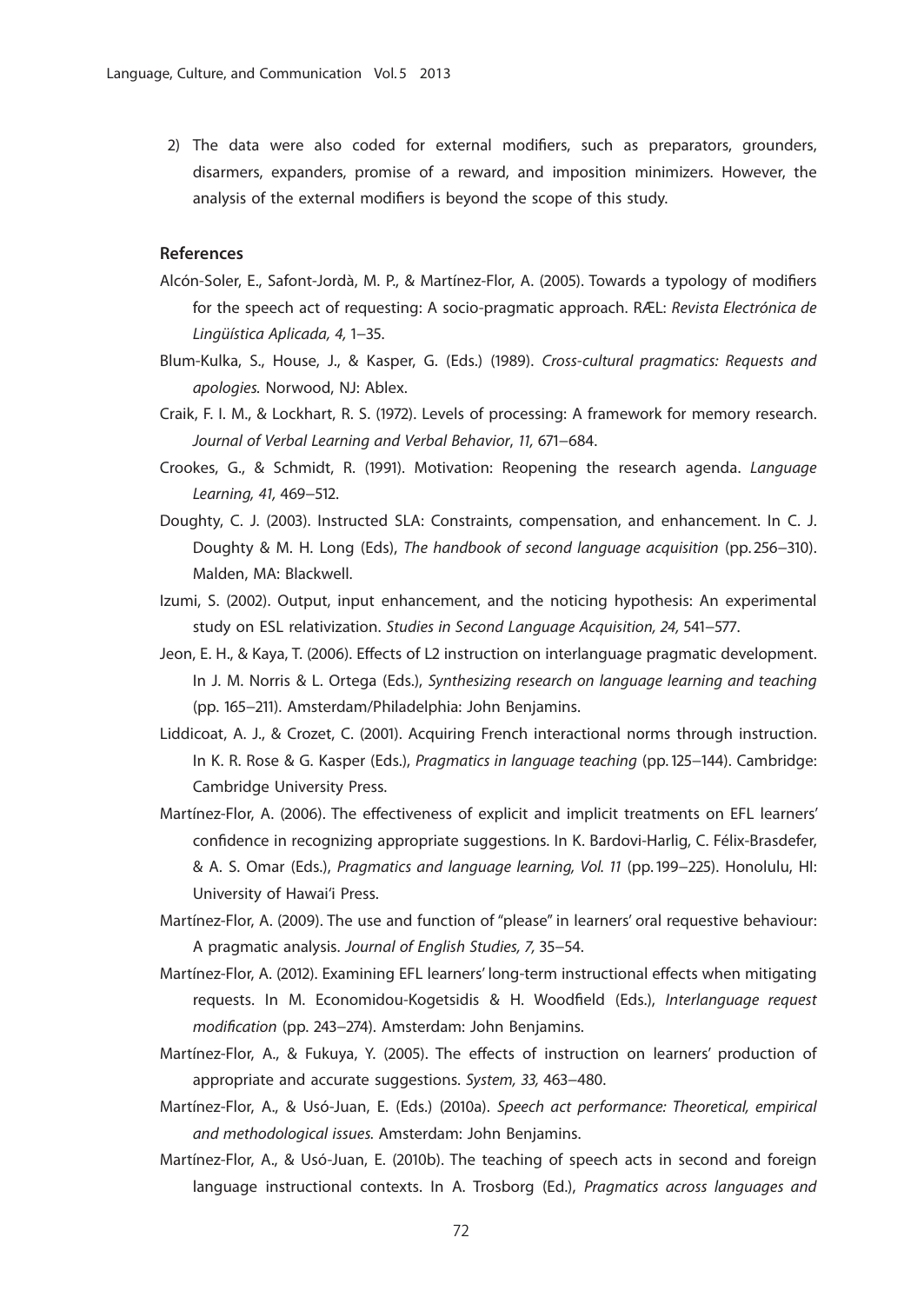cultures, Handbooks of pragmatics, Vol. 7 (pp. 423−442). Berlin: De Gruyter Mouton.

- Robinson, P. (1995). Attention, memory and the "noticing" hypothesis. Language Learning, 45, 283−331.
- Robinson, P. (2003). Attention and memory during SLA. In C. J. Doughty & M. H. Long (Eds), The handbook of second language acquisition (pp. 631−678). Malden, MA: Blackwell.
- Schmidt, R. (1990). The role of consciousness in second language learning. Applied Linguistics, 11, 129−158.
- Schmidt, R. (1993). Consciousness, learning and interlanguage pragmatics. In G. Kasper & S. Blum-Kulka (Eds.), Interlanguage pragmatics (pp. 21−42). New York: Oxford University Press.
- Schmidt, R. (1994). Deconstructing consciousness in search of useful definitions for applied linguistics. AILA Review, 11, 11-26.
- Schmidt, R. (1995). Consciousness and foreign language learning: A tutorial on the role of attention and awareness in learning. In R. Schmidt (Ed.), Attention and awareness in foreign language learning (Technical report #9) (pp. 1−63). Honolulu, HI: University of Hawai'i, Second Language Teaching & Curriculum Center.
- Schmidt, R. (2001). Attention. In P. Robinson (Ed.), Cognition and second language instruction (pp. 3−32). Cambridge: Cambridge University Press.
- Schmidt, R., Boraie, D., & Kassabgy, O. (1996). Foreign language motivation: Internal structure and external connections. In R. Oxford (Ed.), Language learning motivation: Pathways to the new century (Technical report #11) (pp. 9−70). Honolulu, HI: University of Hawai'i, Second Language Teaching & Curriculum Center.
- Simard, D., & Wong, W. (2001). Alertness, orientation, and detection: The conceptualization of attentional functions in SLA. Studies in Second Language Acquisition, 23, 103−124.
- Takahashi, S. (1995). Pragmatic transferability of L1 indirect request strategies perceived by Japanese learners of English. Unpublished doctoral dissertation, University of Hawai'i at Manoa.
- Takahashi, S. (1998). Quantifying requestive imposition: Validation and selection of situations for L2 pragmatic research. Studies in Languages and Cultures, 9, 135−159.
- Takahashi, S. (1996). Pragmatic transferability. Studies in Second Language Acquisition, 18, 189−223.
- Takahashi, S. (2001). The role of input enhancement in developing pragmatic competence. In K. Rose & G. Kasper (Eds.), Pragmatics in language teaching (pp. 171−199). Cambridge: Cambridge University Press.
- Takahashi, S. (2002). Exploring the sources of communication breakdown: Native speaker reactions to the errors produced by Japanese learners of English. Paper submitted to the Japan Society for the Promotion of Science (Grant-in-Aid for Scientific Research (C) 1999-2001).
- Takahashi, S. (2005). Pragmalinguistic awareness: Is it related to motivation and proficiency? Applied Linguistics, 26, 90−120.
- Takahashi, S. (2010). Assessing learnability in second language pragmatics. In A. Trosborg (Ed.), Pragmatics across languages and cultures, Handbooks of pragmatics, Vol. 7 (pp. 391–421).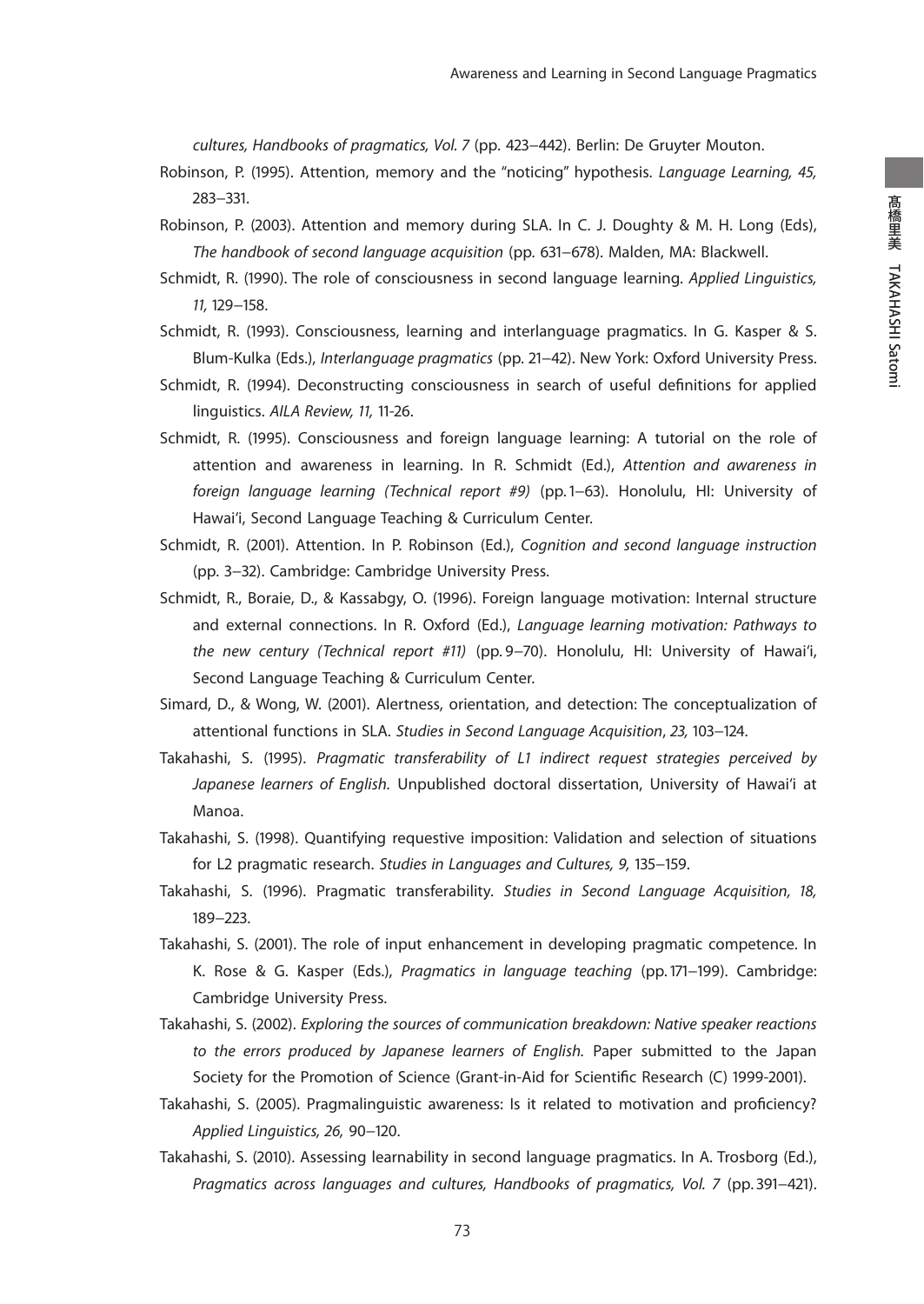Berlin: De Gruyter Mouton.

- Takahashi, S. (2012). Individual differences and pragmalinguistic awareness: A structural equation modeling approach. Language, Culture, and Communication, 4, 103−125.
- Takimoto, M. (2006a). The effects of explicit feedback and form-meaning processing on the development of pragmatic proficiency in consciousness-raising tasks. System, 34, 601–614.
- Takimoto, M. (2006b). The effects of explicit feedback on the development of pragmatic proficiency. Language Teaching Research, 10, 393-417.
- Takimoto, M. (2009). The effects of input-based tasks on the development of learners' pragmatic proficiency. Applied Linguistics, 30, 1-25.
- Tomlin, R. S., & Villa, V. (1994). Attention in cognitive science and second language acquisition. Studies in Second Language Acquisition, 16, 183−203.
- Tremblay, P. F., & Gardner, R. C. (1995). Expanding the motivation construct in language learning. The Modern Language Journal, 79, 505−518.
- Trosborg, A., & Shaw, P. (2008). Deductive and inductive methods in the teaching of business pragmatics: Not an 'either/or'! In R. Geluykens & B. Kraft (Eds.), Institutional discourse in cross-cultural contexts (LINCOM studies in pragmatics 14) (pp. 193−220). München: LINCOM.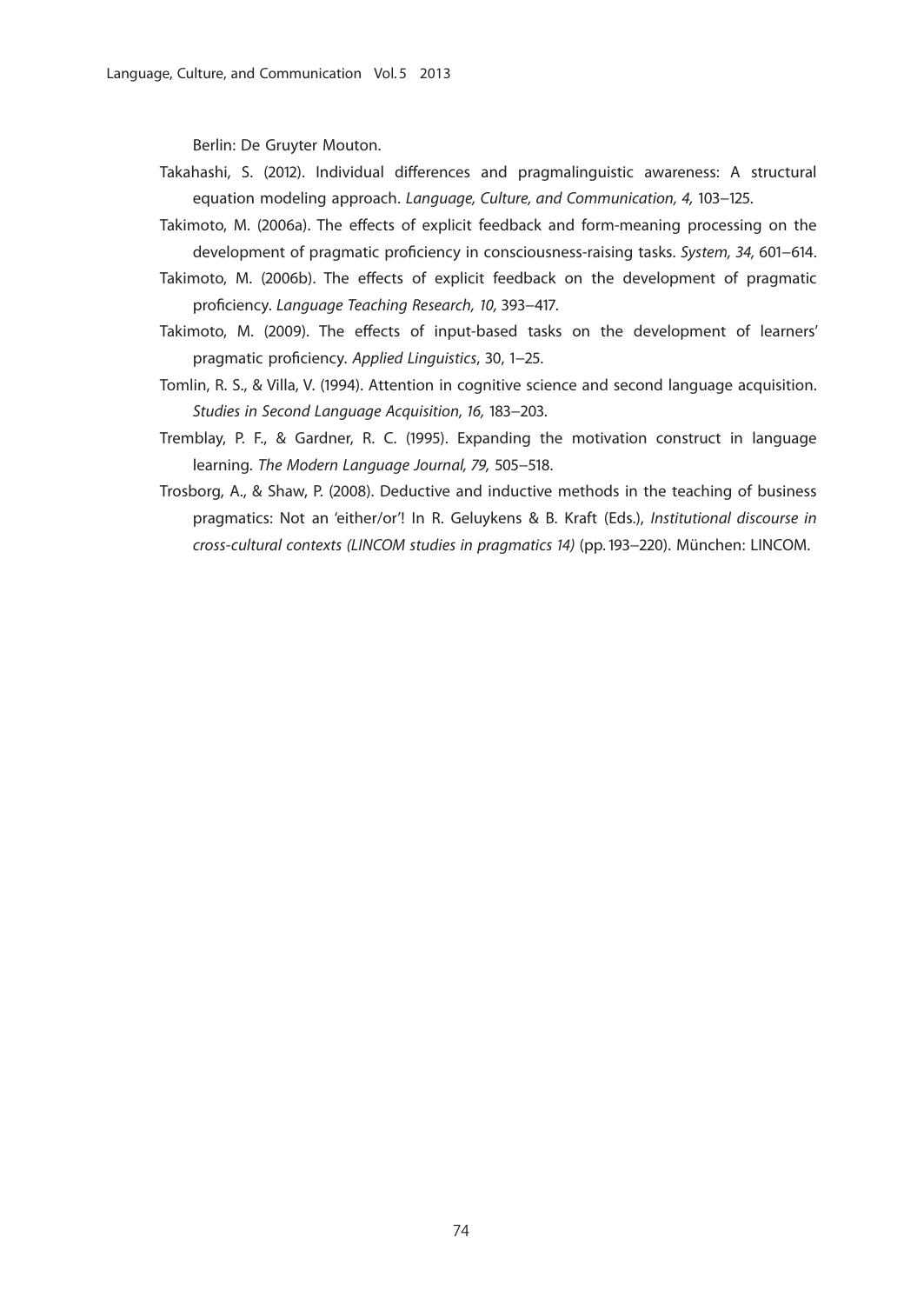# **Appendix A**

**Video Dictation Tasks for Each Situation and Dictation Score Calculation (Reproduced from Takahashi (2012))**

| Task               | <b>Activity</b>                                                                                          | <b>Dictation Score for the Target Forms</b> |
|--------------------|----------------------------------------------------------------------------------------------------------|---------------------------------------------|
|                    | <b>Just Listen!</b> Listen to the whole dialogue.                                                        |                                             |
| <b>Dictation 1</b> | Dictate useful/interesting expressions with a<br>black pencil.<br>+ Show the degree of interest in them. | 3 points per accurately dictated word       |
| <b>Dictation 2</b> | Dictate useful/interesting expressions with a<br>red pencil.<br>+ Show the degree of interest in them.   | 2 points per accurately dictated word       |
| <b>Dictation 3</b> | Dictate useful/interesting expressions with a<br>blue pencil.<br>+ Show the degree of interest in them.  | 1 point per accurately dictated word        |

# **Appendix B-1**

**Control Group: Means and Standard Deviations for Four Motivation Factors**

| <b>Motivation Factor</b>         | <b>Means</b> | <b>Standard Deviation</b> |
|----------------------------------|--------------|---------------------------|
| <b>Class Enjoyment</b>           | 3.360        | .5205                     |
| <b>Communicative Interaction</b> | 3.694        | .5089                     |
| Confidence                       | 2.610        | .5046                     |
| <b>Competitiveness</b>           | 3.438        | .7473                     |

Note: Scale Range: 1− 5

# **Appendix B-2**

**Control Group: Means and Standard Deviation for Listening Proficiency (SLEP Raw Score)** 

| <b>Skill / Section</b> | <b>Means</b> | <b>Standard Deviation</b> | Maximum | Minimum |
|------------------------|--------------|---------------------------|---------|---------|
| Listening (74 items)   | 59.25        | 4.411                     | 68      |         |

Note: Full score = 74